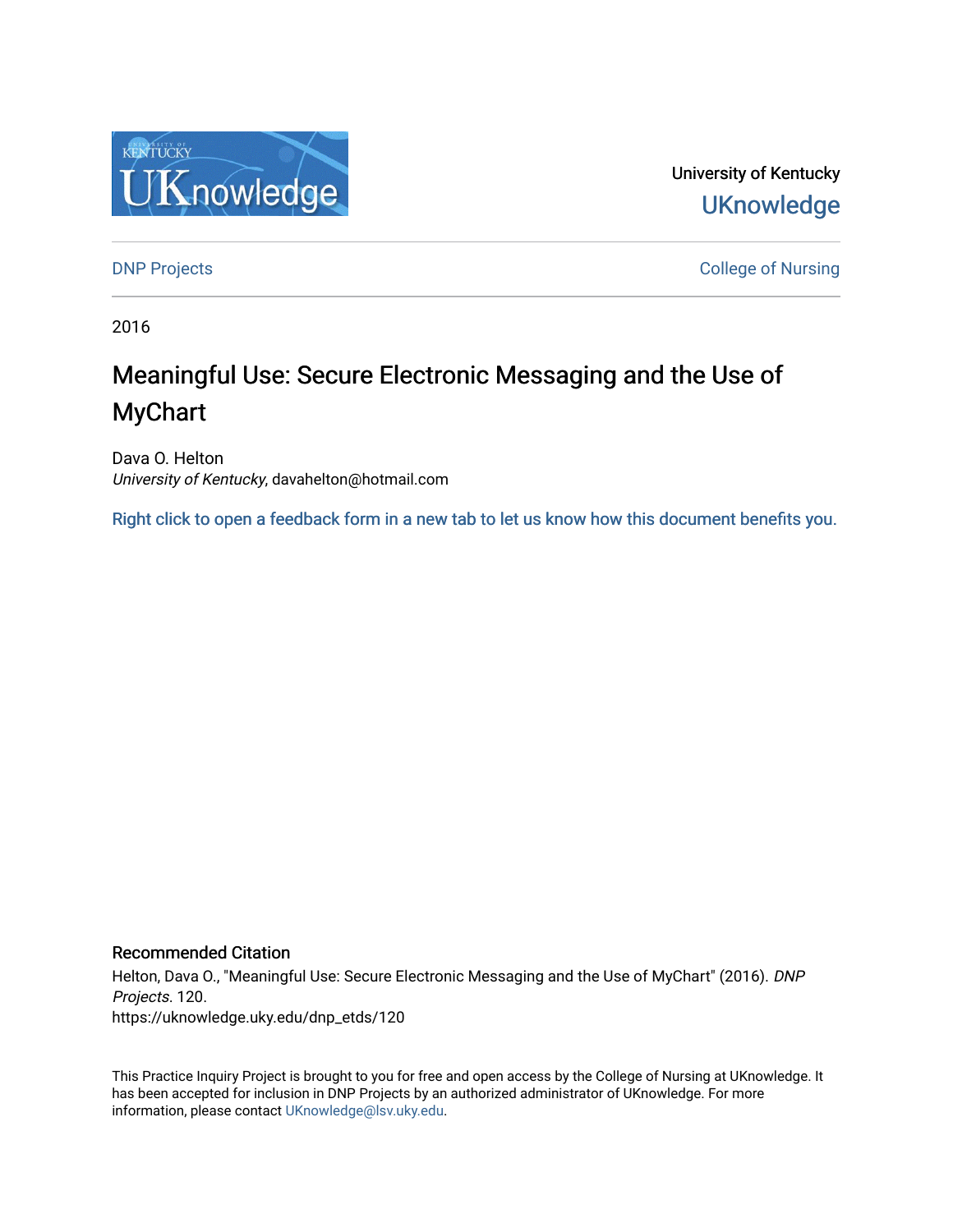### Running Head: MEANINGFUL USE: SECURE ELECTRONIC MESSAGING

Final DNP Project Report

Meaningful Use: Secure Electronic Messaging and the Use of MyChart

Dava O. Helton

University of Kentucky

College of Nursing

Fall 2016

Dr. Julie Ossege, PhD, FNP-BC- Committee Chair

Dr. Debbie Hampton, PhD, MSN, RN, NEA-BC- Committee Member

Dr. Sharon Lock, PhD, APRN, FNAP, FAANP-Committee Member

Melissa Farfsing, BA- Clinical Mentor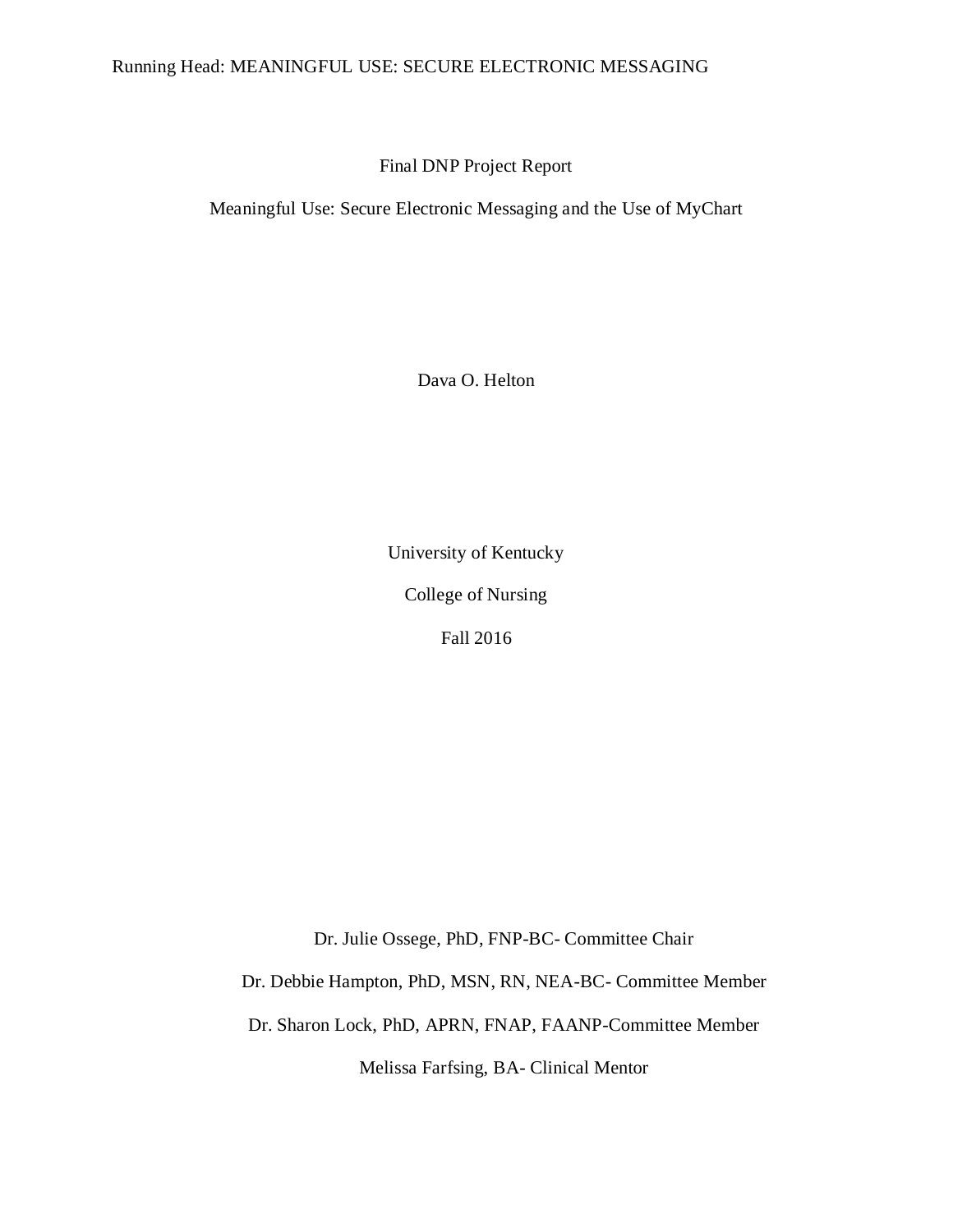#### Dedication

This project and the completion of my DNP is dedicated to my husband, children, and supportive family who have been with me throughout this journey. Your love, support, and encouragement through all the ups and downs have been invaluable. Your dedication and countless hours of childcare have allowed me to accomplish this goal and take the next step in my career. A special thank you to my husband Ryan, without your love, support, and patience I am not sure I would have made it. I cannot believe that with all the craziness of work and school we were able to welcome another member to our family. I am so thankful we did. My boys are my world and all of this is for them. Thank you and I love you all!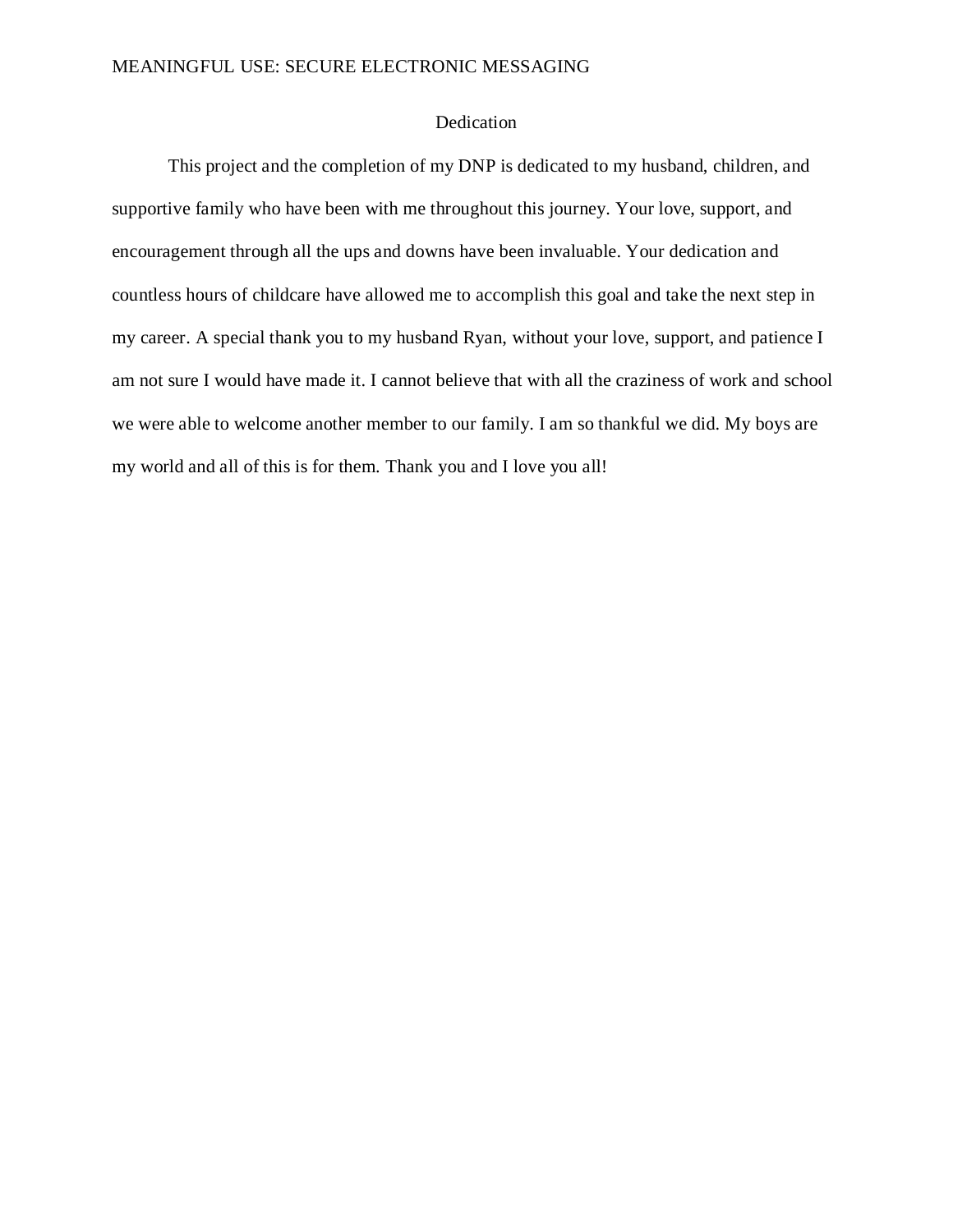#### Acknowledgements

<span id="page-3-0"></span>My success today would not be possible if not for a wonderful group of women whom have been on this wild ride with me from day one. Cate, Katie, Elissa, and Amanda thank you for all your support, encouragement, and numerous texts over the years. It is hard to imagine that we did not know one another when we started because I could not imagine my life without you now. Only you truly understood my feelings and frustrations as we set out on this unknown path. We have been through so much together (pregnancies, births, engagements, and weddings) in such a short period of time. I could not have made it through all the ups and downs without each one of you by my side. Thank you. As we set out to embark on the next journey in life remember that we are pioneers and all that entails. I love you all and am so proud to be standing with you today as we complete this journey together.

I would also like to acknowledge the hard work and support provided by Betty Hayes over the last three years. Your dedication to this program and each one of us is unmeasurable. Thank you for the countless hours and attention to detail you have poured into Cohort 1 and, of course, for all the Panera. This would not be possible without you. We love you!

A special thank you to Norton Healthcare, especially Dr. Kim Tharp-Barrie and Dr. Tracy Williams, for this amazing opportunity. Your vision for the future of healthcare is inspiring. I am proud to be a small part of the amazing vision you shared with us and the rest of the country.

Lastly, I want to thank the UK nursing faculty and my advisor Dr. Julie Ossege. You all have taught me so much more than what was in the curriculum. Dr. Ossege, thank you for your support and guidance. I truly appreciate our monthly mentoring sessions that helped me stay on track and provided valuable feedback that facilitated the completion of this project.

iii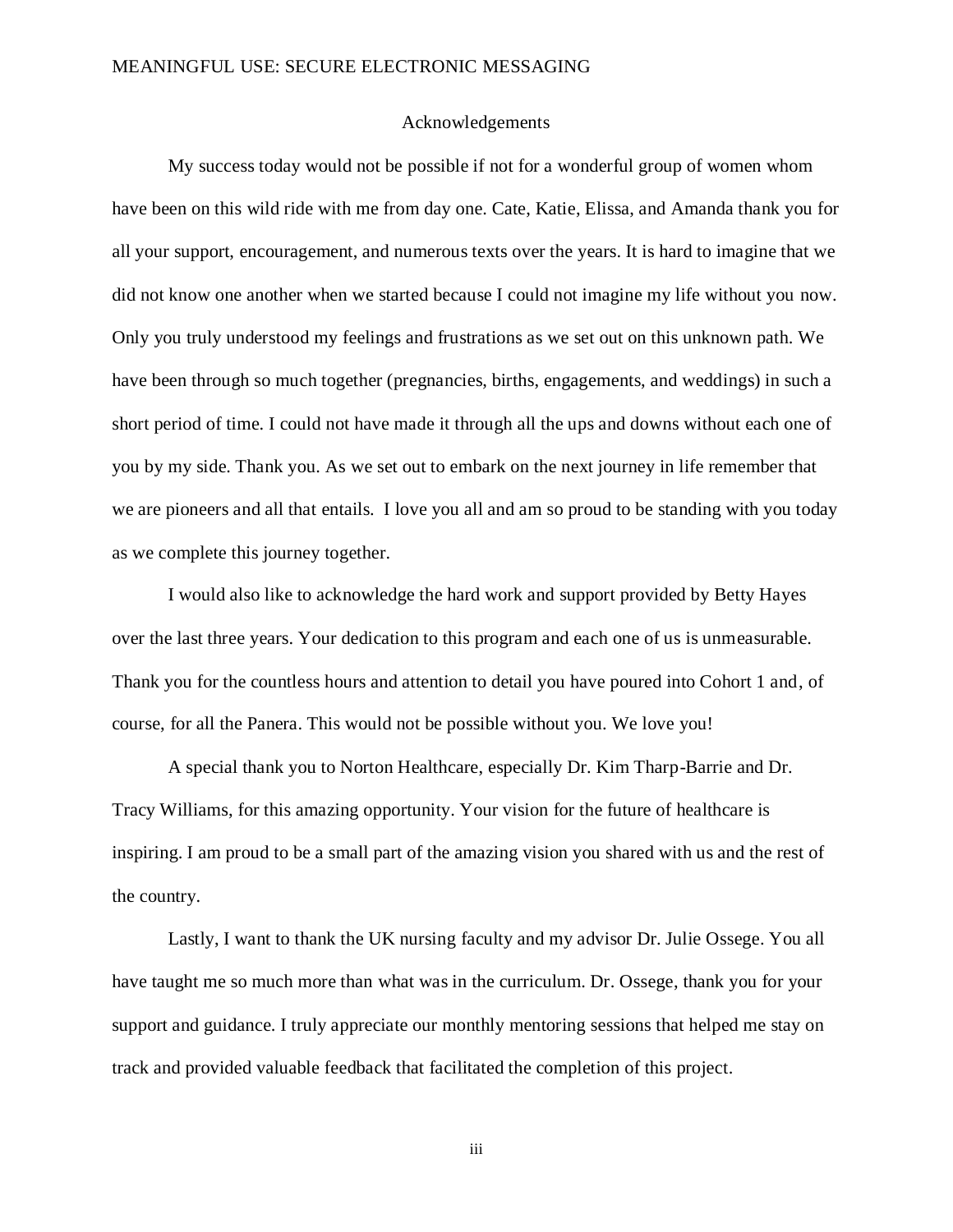### Table of Contents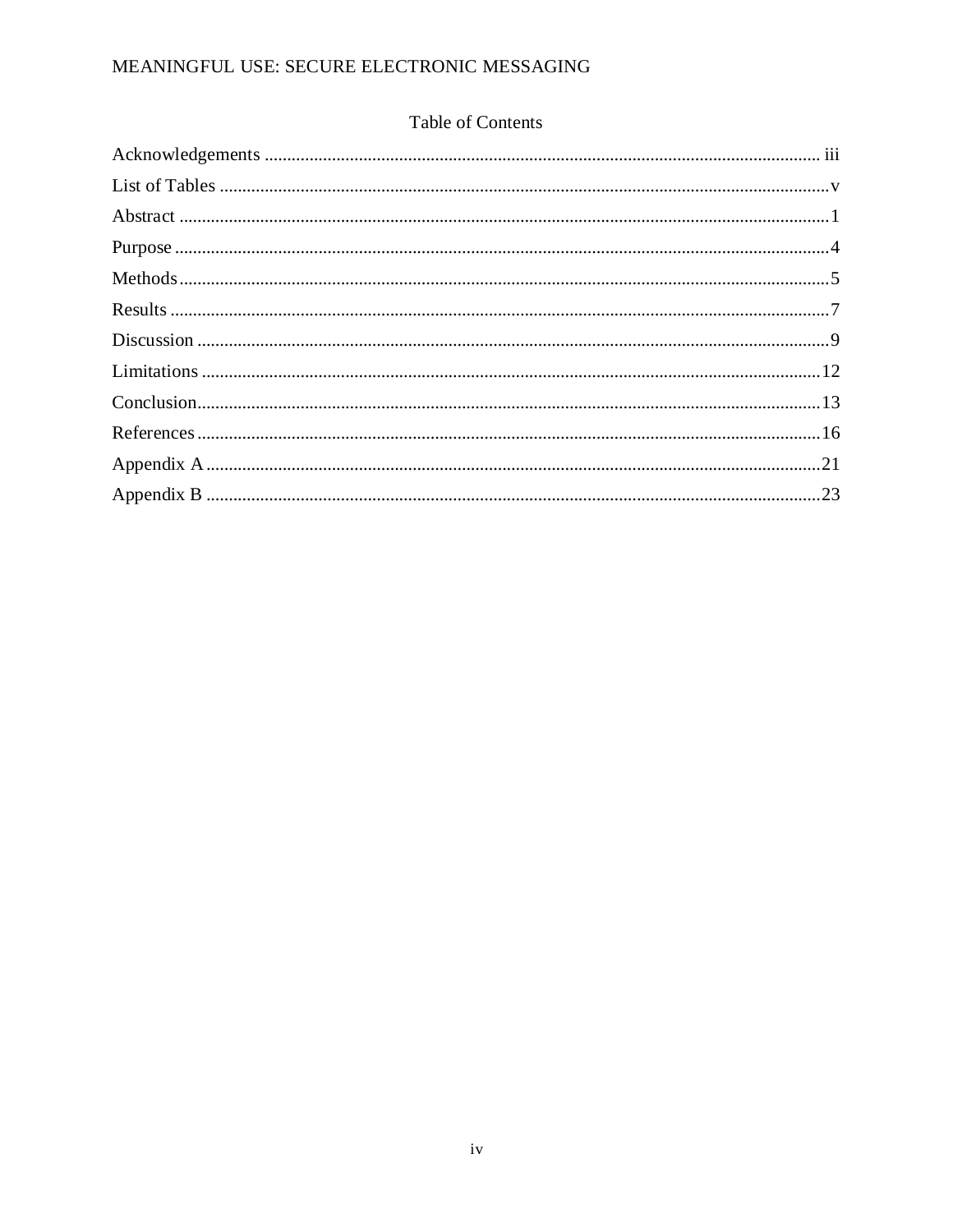### List of Tables

<span id="page-5-0"></span>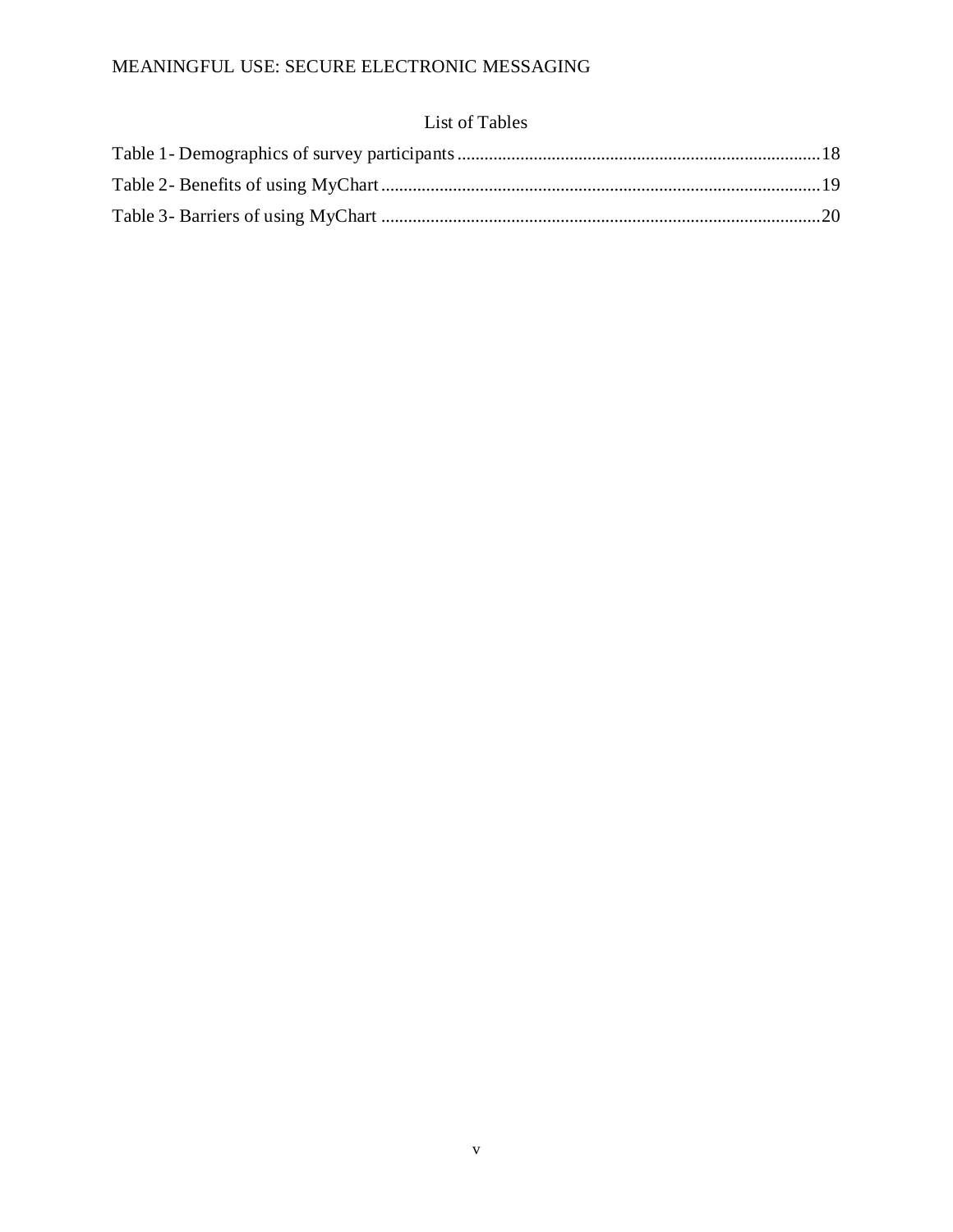#### Abstract

<span id="page-6-0"></span>**Purpose:** The purpose of this project was to understand providers' views of electronic messaging through MyChart and find out the essential tools needed to comply with Stage 3 criteria of Meaningful Use. The objectives were to: 1) Discover providers' current thoughts/opinions about electronic messaging, 2) Identify perceived benefits and barriers to using secure electronic messaging between providers and patients, and 3) Discover the perceived essential tools needed to meet Stage 3 criteria.

**Methods:** A needs assessment was performed through a provider survey. Providers at primary care offices with reliable Wi-Fi were approached about the project. Volunteer participants were given a link, either on a tablet or a written piece of paper, to complete a brief survey on Survey Monkey. Data was aggregated and sent to the PI to evaluate.

**Results:** The sample population included 30 APRN and MD/DO primary care providers. All of the providers used MyChart messaging with their patients. Overall, the providers felt that MyChart messaging was beneficial because it increased patient satisfaction (70%), allowed for addressing small issues without bringing the patient in for an appointment (66.67%), and allowed them to have better control over chronic conditions (40%). Some of the common barriers included the inability to charge for time spent (66.67%) and not having time in the schedule to respond (53.33%).

**Conclusion:** As healthcare systems prepare for Meaningful Use Stage 3, it is important to understand provider's perspective of secure electronic messaging through the use of MyChart messaging. This study provided valuable feedback about providers' perceived benefits, barriers, and essential tools needed to increase use of secure electronic messaging with their patients.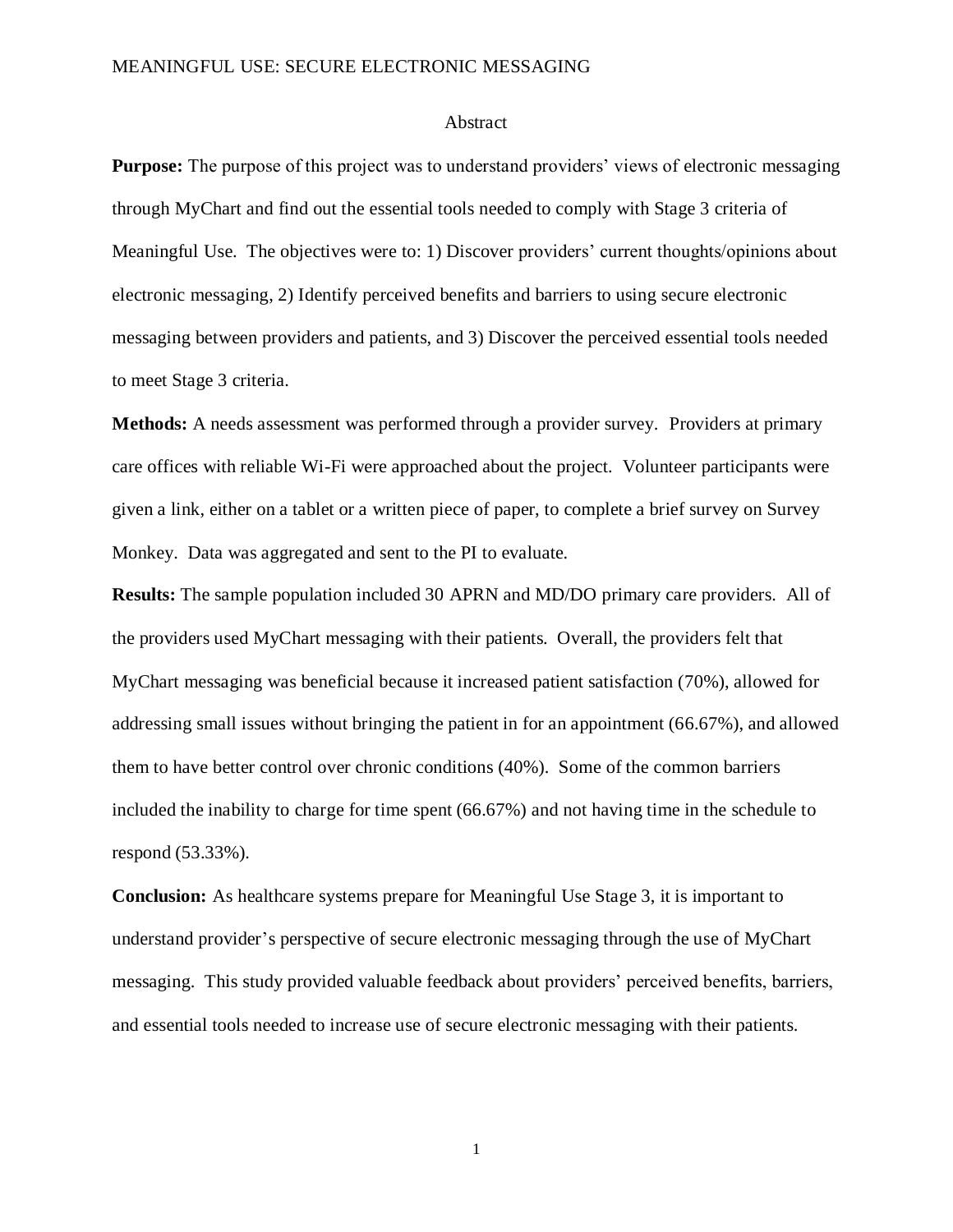Meaningful Use: Secure Electronic Messaging and the Use of MyChart

As the healthcare industry changes and includes technology as part of the routine standard of care, it is important that healthcare providers make changes as well. Providers may need to learn to use, accept, and/or encourage the use of healthcare technology within their practices. Technology is improving accessibility to healthcare across the nation. Electronic health records (EHRs) are one such form of technology that has already proven beneficial (Hillestad et al., 2005). The Center for Medicare and Medicaid Services (CMS) is one of the agents encouraging this change. CMS has created a way to monitor and assess for meaningful use of the EHR in order to hold healthcare systems accountable for beneficial implementation.

#### **Background**

According to the CMS website (2016a), in 2011 CMS implemented an incentive payment program for eligible professionals (EP) and eligible hospitals (EH) who began using electronic health records (EHR). This program encouraged patients to become more involved in their own care and helped providers become more transparent. The EHR incentive program was tied to meaningful use of the EHR. The program had different criteria in place for an EP and an EH and was designed to be implemented in three different stages. Stage 1, which began in 2011, focused on data capture and sharing information with patients and their families. Stage 2, which began in 2014, focused more on using these data to advance clinical processes and give patients more control over the data. Stage 3, which will begin in 2017, is focused on improved outcomes and population health (CMS, 2016c)

Since 2011, when CMS began requiring meaningful use of the EHR in order to receive incentives and reimbursement, healthcare systems have been working with their providers (physicians, nurse practitioners, and physician assistants) to meet the objectives set forth by CMS.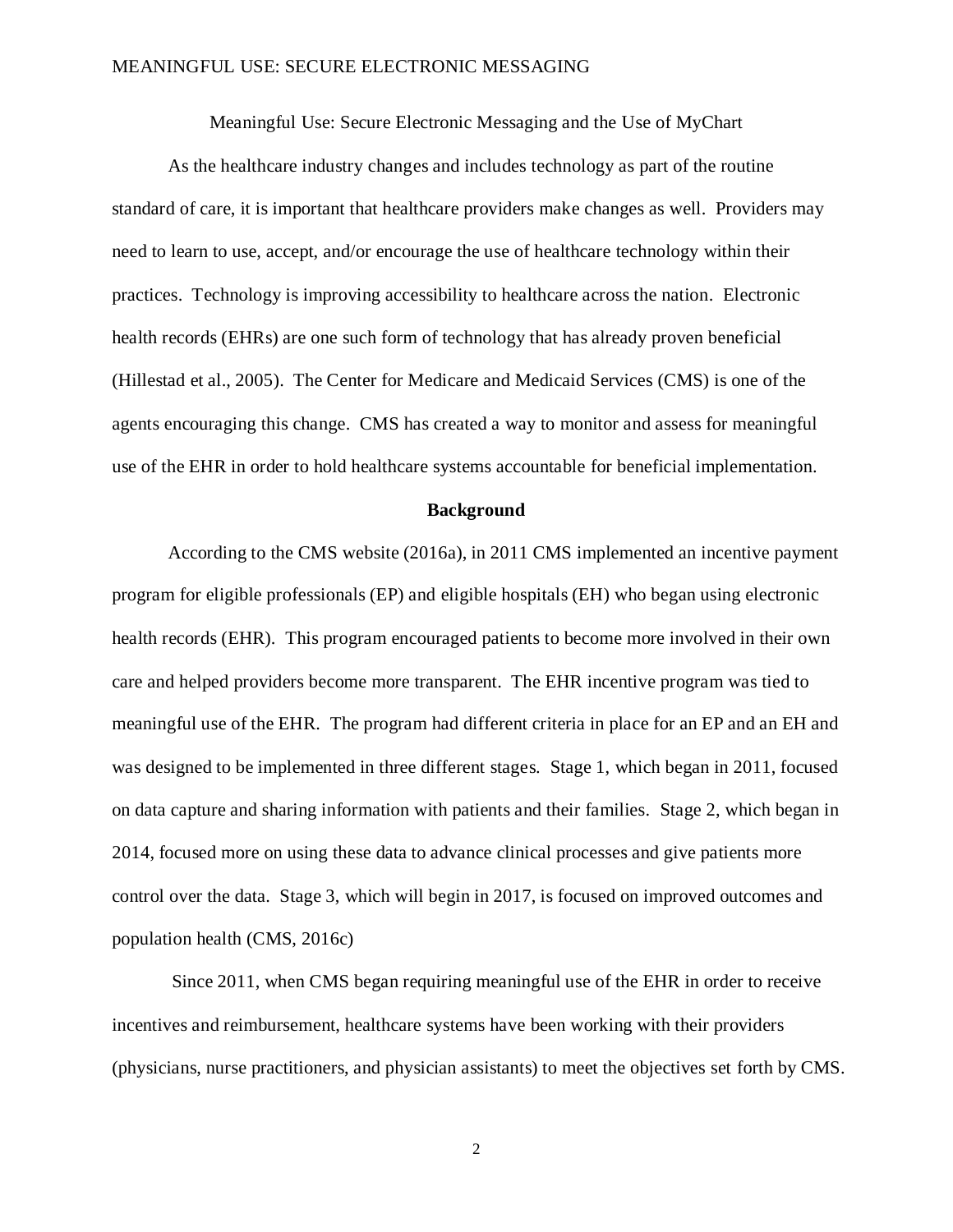Currently, providers are working towards meeting the Stage 2 criteria and will soon be required to meet Stage 3 criteria. One potential problem identified in meeting the CMS criteria relates to secure electronic messaging. Currently, secure messaging criteria only stipulates that providers have the ability to send electronic messages with at least one patient (Holland, 2015). The new proposed criteria in Stage 3 will require providers to communicate through secure electronic messaging with 35% of their patients (CMS, 2016b).

EPIC is one of the leading EHR software companies in the United States, serving over half of the U.S. population. EPIC is used by multi-hospital organizations, academic facilities, community hospitals, group practices, and safety net organizations (*EPIC*, n.d). EPIC has a component called MyChart that allows patients to access their health information online or using the mobile app. Patients can view lab and test results, see current medications, view health maintenance reminders, and schedule appointments. Another feature of MyChart allows a secure portal for electronic messaging between patient and provider. Patients can voluntarily enroll in MyChart at any time. MyChart is important to healthcare systems, including the one in this study, because it allows many CMS objectives to be met at one time; specifically, it provides a safe place to allow for electronic messaging between patients or their family members and their providers.

Primary care providers are often the patient's first point of contact in the healthcare system. For this reason, patients' healthcare often depends on the interactions they had with the provider. It is important that providers know and understand the importance of increasing accessibility to medical professionals in order to meet Meaningful Use Stage 3 objectives. Secure electronic messaging is one way to increase this accessibility. Providers may feel overwhelmed by the increased amount of time now being spent on the computer or time that is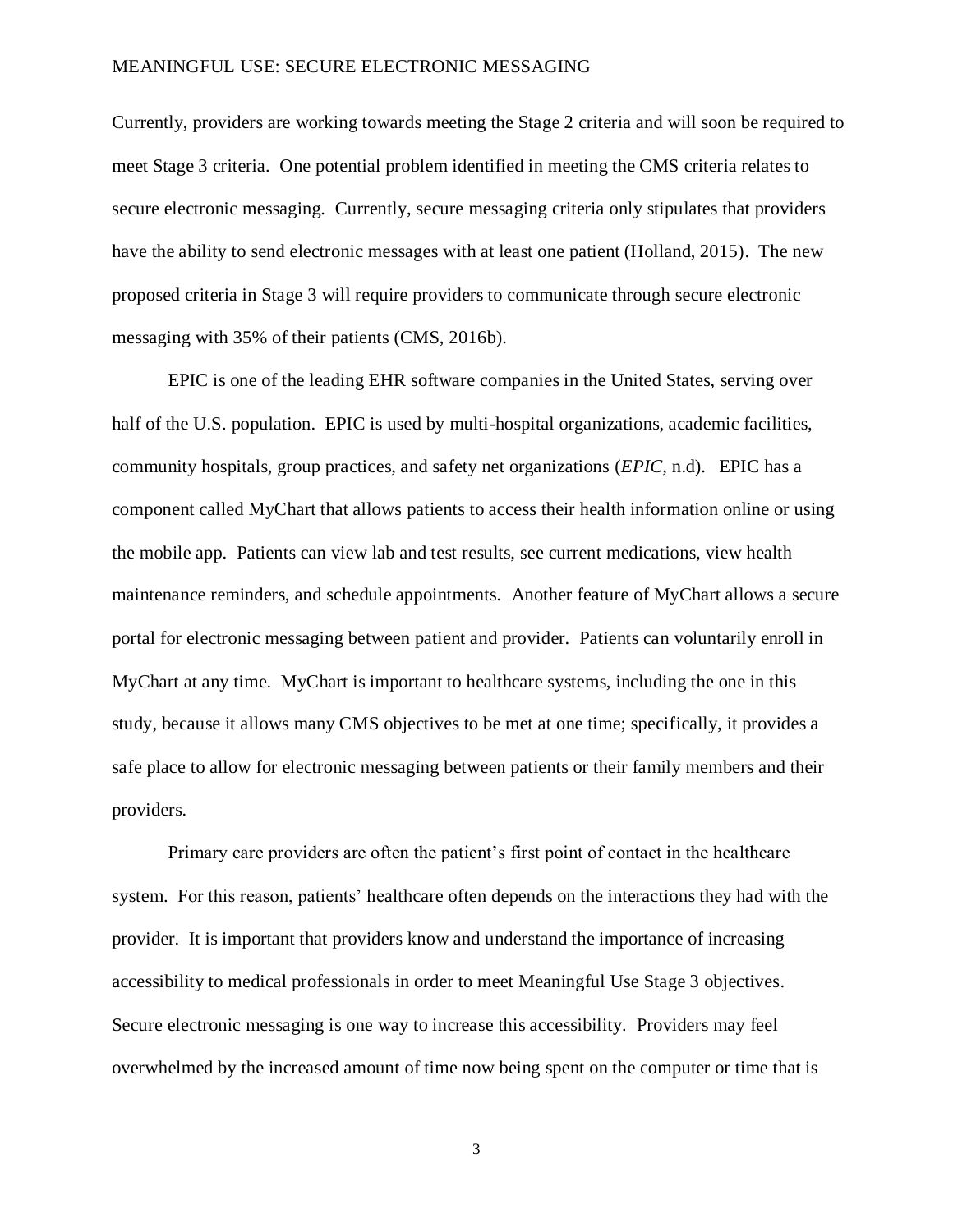viewed as non-productive/non-billable time with patients. While studies have shown secure electronic messaging to be beneficial to the provider as well as the patients (Harris, Koepsell, Hanuese, Martin, & Ralston, 2013; Hassol et al., 2004; Kittler et al., 2004; and Lam et al., 2013), Kittler et al. (2004) found many providers are hesitant to communicate with their patients in this manner because of a perceived increased workload, security issues, and lack of reimbursement (Kittler et al., 2004). Due to providers' stake in meeting this objective, it is of utmost importance to gain the perspective of primary care providers who will be using secure messaging on a daily basis. Understanding primary care provider insight about the benefits and barriers of incorporating secure messaging into their routine is essential for implementation of messaging system-wide, and thus for meeting Meaningful Use Stage 3 criteria.

#### **Purpose**

<span id="page-9-0"></span>The purpose of this project was to compile providers' thoughts and opinions about secure electronic messaging through MyChart and to perform a needs assessment to understand providers' views of essential tools needed to comply with Meaningful Use Stage 3 criteria. The objective of this study was to answer the following research questions:

- 1) What are providers' current thoughts/opinions about electronic messaging?
- 2) What are the perceived barriers to using secure electronic messaging between providers and patients?
- 3) What are the perceived benefits to using secure electronic messaging between providers and patients?
- 4) What are the perceived essential tools needed to meet Stage 3 criteria?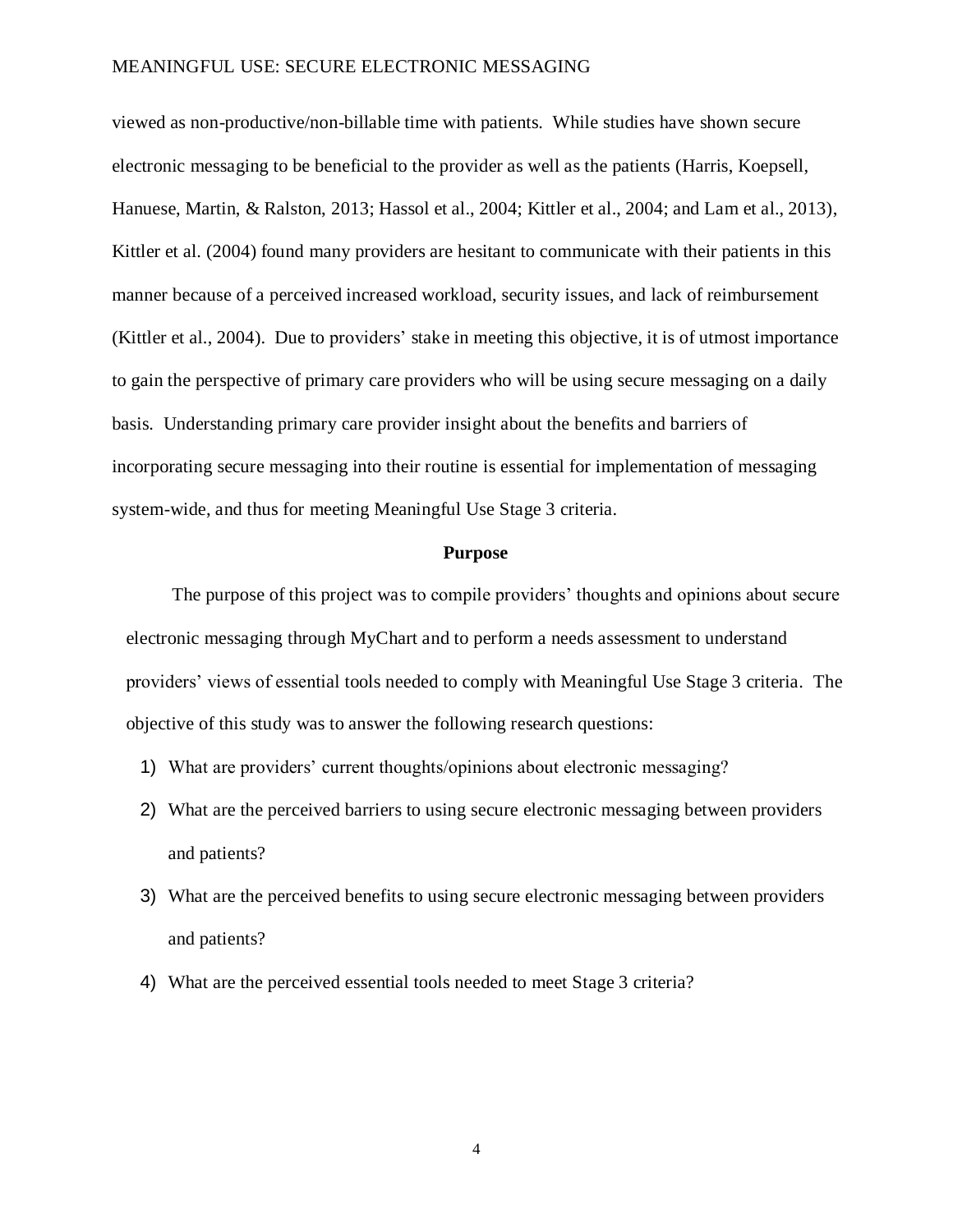#### **Methods**

#### <span id="page-10-0"></span>**Study Population**

The population for this study included approximately 155 primary care providers within the studied healthcare system who were currently working at one of the primary care offices. There are a total of 29 primary care offices within the healthcare system. Current providers include two physician assistants, 37 APRNs, and 116 MD/DOs. The population included 66 males (42.58%) and 89 females (57.42%). The age range of providers were between 25 and 80, with approximately 75% (n= 155) under the age of 55. All have completed graduate level education in a health care field generally as a physician, nurse practitioner, or physician assistant. Inclusion criteria: Providers who are a) Primary care providers (General Medicine, Family Medicine, Geriatrics, Pediatrics, Med/Peds, or Internal Medicine) at a primary care office, b) worked at least three days a week, c) age between 25 and 85, d) at least one year experience. Exclusion criteria: Providers who: a) spend over half of their hours in an acute care setting, b) were out on leave for any reason during the survey time, c) had been with the healthcare system less than one year

#### **Subject Recruitment Methods**

The primary investigator (PI) contacted the director of each primary care office and provided information about the study, the reason for the study, and the fact that the study was supported by the director of physician development who specializes in meaningful use for the healthcare system. After talking with the primary care directors, the PI received written permission to place a flyer and attend an office meeting at each of the approved primary care offices. The sample population included offices chosen based on Wi-Fi accessibility, which was thought to be beneficial in getting better response rates. Prospective subjects were then identified based on the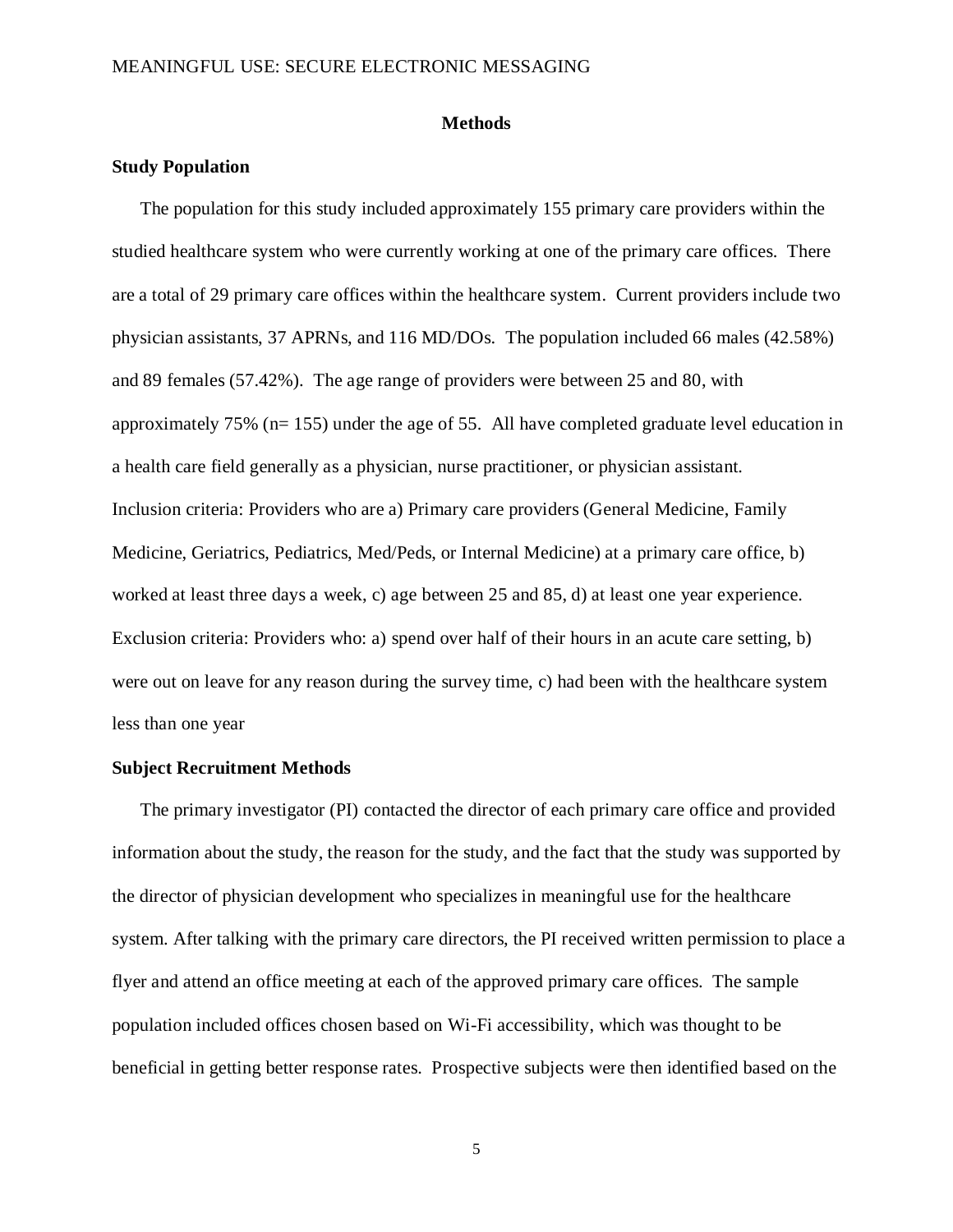inclusion criteria. Subjects meeting the inclusion criteria were invited to participate in the study. The PI then had face to face contact with each provider within the approved offices, either during an office meeting or during a lunch break, and explained the purpose of the study and invited providers to participate. Providers who chose to participate were provided an informed consent to complete prior to receiving a link to the electronic study survey. The survey was completed online through Survey Monkey to ensure confidentiality.

#### **Research Procedures**

MyChart includes the system's secure electronic messaging portal. MyChart is available to all patients and providers in the healthcare system. The first part of this study included a review of baseline data collected to determine current use of electronic messaging by primary care providers. Data were gathered by the office of the director of physician development who specializes in meaningful use for the healthcare system. These data included the percentage of patient and provider messaging broken down by provider. It also included baseline data such as the number of patients, broken down by gender, age, and the percentage that are signed up for and use MyChart.

The second part of the study included a needs assessment that resulted in data that the healthcare system could use in order to improve secure electronic messaging amongst their providers. Providers who chose to participate were provided an informed consent to complete prior to receiving a link to the electronic survey. The survey was completed online through Survey Monkey to ensure anonymity. Electronic tablets were provided for those who wished to complete the survey immediately. After collecting the informed consents, the PI left the room while the participants completed the survey. The office manager or director, who remained in the room with the participants, notified the PI when it was time to re-enter the room. For those not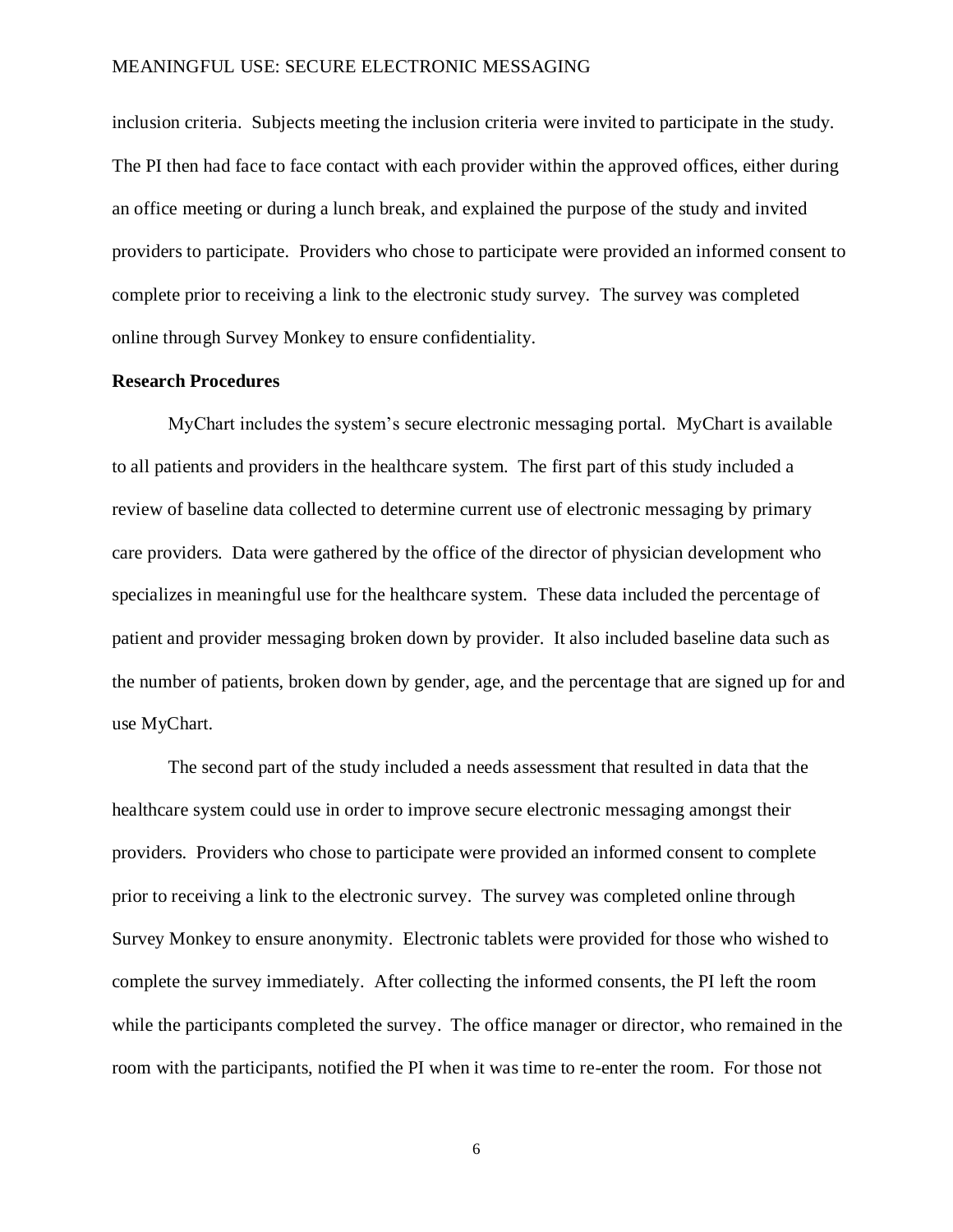wishing to perform the survey at that time, the PI left a written link to the survey so that they could complete it when they had time. A flyer was placed in the approved location to remind providers to participate in the study. This study was approved by the University of Kentucky IRB and the studied hospital system's Office of Research Administration.

#### **Data Collection**

The sample subjects were provided a 13 question survey about secure electronic messaging through MyChart, also referred to as email in the survey questions: (See Appendix A). The survey was developed by the PI and contained 11 multiple choice questions, one fill in the blank, and one free text. Three of the multiple choice questions also allowed for write-ins. The PI estimated the survey would take less than five minutes to complete. A copy of the survey was sent to a nursing system analyst within the healthcare system, who created an electronic version of the survey in Survey Monkey. The analyst remained the administrator on Survey Monkey. The data were compiled into aggregate form and then forwarded to the PI for review.

#### **Results**

<span id="page-12-0"></span>The first part of the study found that the healthcare system served approximately 722,043 patients. Of that population, 58.35% were female and 41.65% were male. A total of 250,413 (34.68%) patients had an activated MyChart account. Approximately 38% of all female patients had activated their MyChart account, while 29.26% of all male patients had activated. The age range of 0-17 years had the highest percentage of activated accounts in both the female and male categories, averaging 70%. The age range with the lowest activated accounts was 18-29 years in both the female and male categories. At the time of this study, 33.86% of females and 14.19% of males in this age range had an activated account. Messaging between physician and patient was being tracked to document the percentage of messages that were being sent by the individual physicians. Data showed all physicians were meeting Meaningful Use Stage 2 criteria.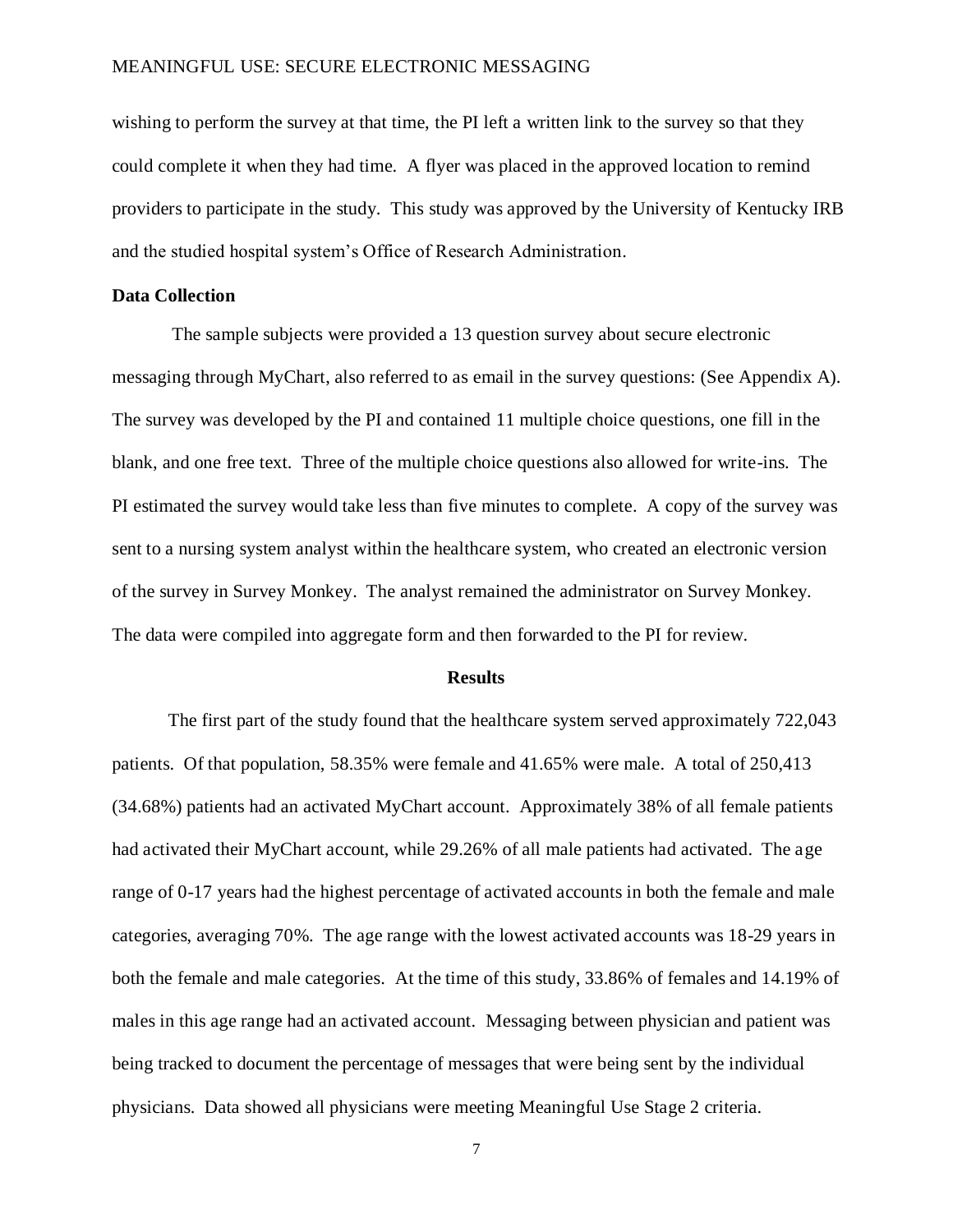The second part of the study was the provider survey. The survey included providers from six different primary care offices. A total of 48 providers were offered the survey and 30 completed it during the specified time, a 62.5% response rate. A complete list of all the survey results can be found in Appendix B. Of the offices surveyed, 0 PAs, 13 APRNs, and 35 MD/DOs completed the survey. The sample population included 46.7% (n= 14) males and 53.3% (n=16) females. Ages ranged from 20-70+ with the majority (83.3%, n=25) between the ages of 30 and 59. Of the providers surveyed, 43.3% (n=13) had 10 years of experience or fewer. Family practice and internal medicine were the predominate areas of practice (50% and 33.3%, respectively). No pediatric providers were surveyed: (See Table 1).

All providers surveyed reported using MyChart to communicate with their patients. Providers spent an average of 1-2 hours a day responding to MyChart messages. While this is a significant amount of time spent on the computer,  $63.3\%$  (n=19) felt that this cut down on time spent on patient phone calls. The greatest percentage (40%, n=12) of providers communicated with 21% or more of their patients through MyChart. With the exception of three providers who felt there were no benefits of using MyChart messaging, most felt it was beneficial because it increased patient satisfaction  $(70\% , n=21)$ , allowed for addressing small issues without bringing the patient in for an appointment  $(66.7\%, n=20)$ , and allowed providers to have better control over chronic conditions (40%, n=12): (See Table 2).

Some of the common barriers to using MyChart included not being able to charge for time spent (66.7%, n=20) and not having allotted time in their schedule to respond (53.3%, n= 16). Other barriers that were repeated multiple times (11 responses) in the write-up portion could be summarized into the category of patient misuse or misunderstanding of MyChart messaging: (See Table 3). For example, one provider mentioned there had been an increase in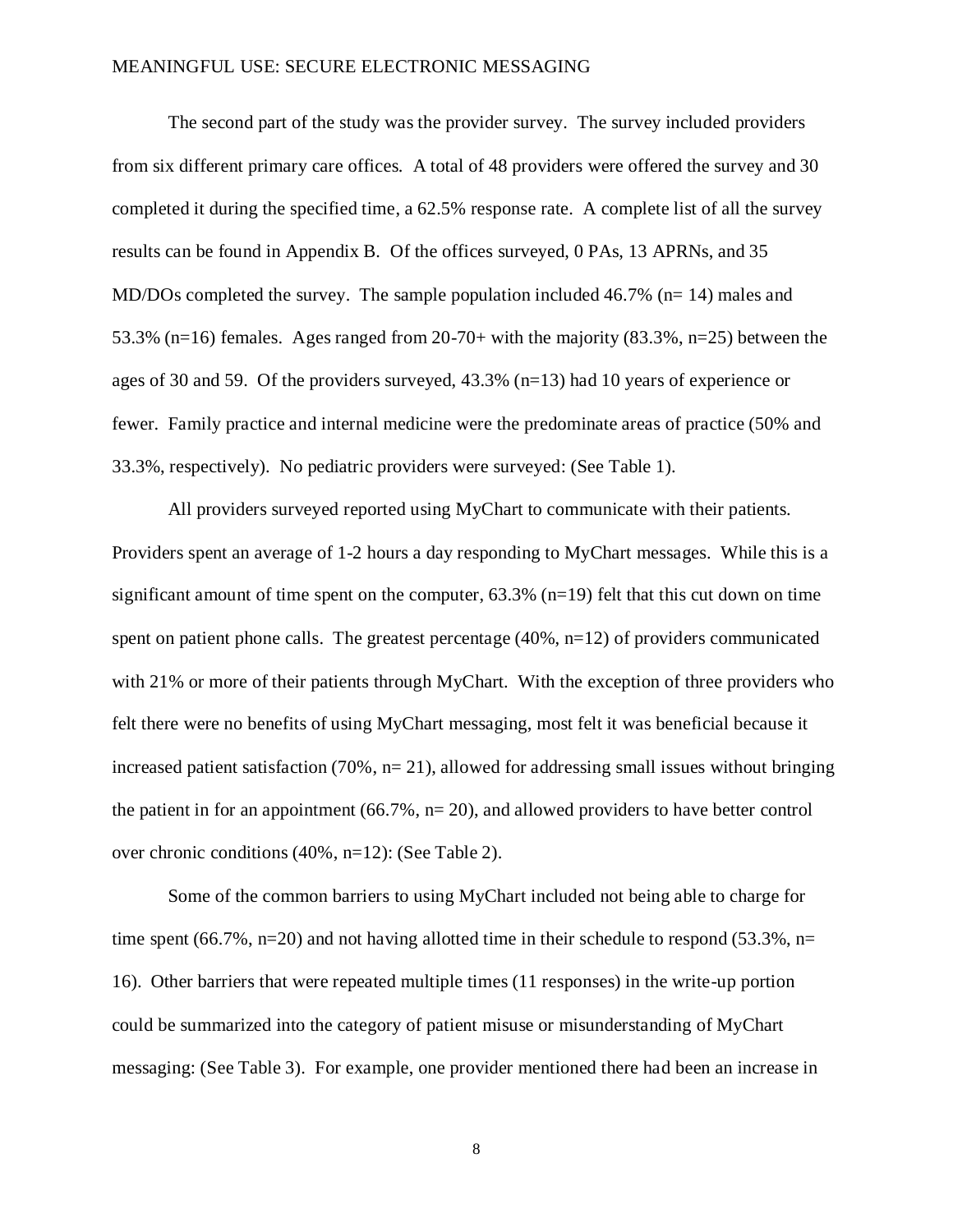small, nominal, otherwise tedious complaints. The same provider also mentioned that the patients feel that the provider is on-call/available 24hours/day. Another provider reported receiving multiple, lengthy emails by the same patients daily. Other comments included: "inappropriate use by the patients" and "patients often don't read their email so we have to call as well." The potential for miscommunication was another major barrier mentioned in the writein portion. One provider simply stated "potential for miscommunication," while another stated "my language sometimes worries me that [I] could be taken out of context." Another provider mentioned "occasional difficult(y) with understanding on the patient's part. Need for repeat messaging back and forth."

Participating providers felt that financial compensation (73.3%, n=22) and allowing time in their schedules to respond to messages (56.7%, n=17) were ways to improve email communication with patients. Other suggestions included providing more patient education on appropriate use of MyChart messaging and limiting the characters allowed in the messages to prevent patients from discussing complicated problems that likely require an office visit. An additional suggestion was to include a language feature that allows for translation to Spanish or other foreign languages. Most (60%, n=18) expressed the feeling that email communication through MyChart does lead to better patient outcomes.

#### **Discussion**

<span id="page-14-0"></span>The purpose of this project was to compile providers' thoughts and opinions about secure electronic messaging through the use of MyChart and to find out what tools they felt were needed to comply with the upcoming Meaningful Use stage 3 criteria. Results revealed that, overall, primary care providers who participated in this project are using secure electronic messaging with their patients and do see the benefits. Increased patient satisfaction, better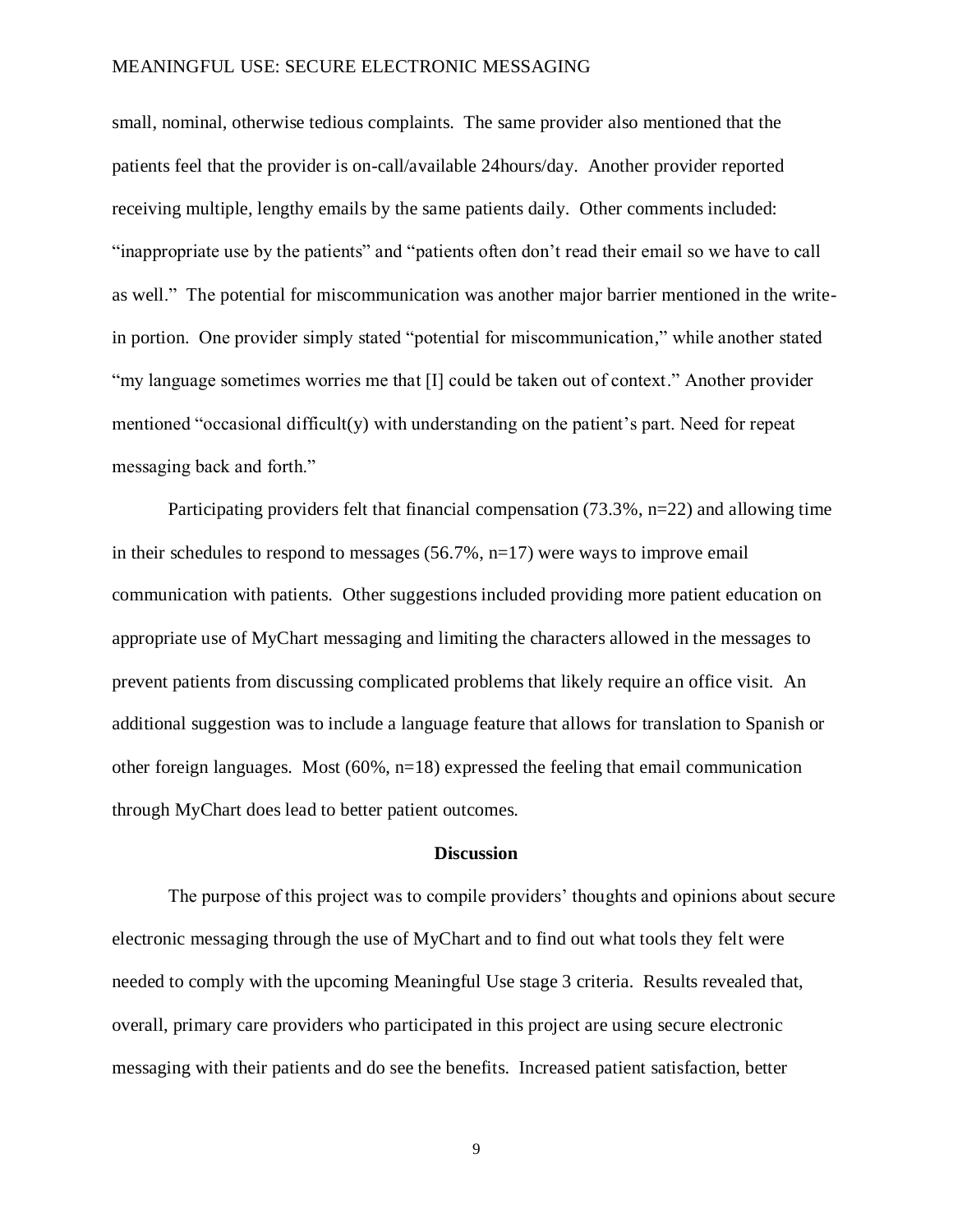control of chronic conditions, and the ability to address small problems without an unnecessary visit were all seen as benefits of using MyChart messaging.

The barriers to electronic messaging include: extra time it takes to communicate with patients who are not coming into the office, providers not being compensated for time spent, patient misuse of messaging, and the potential for miscommunication. The most common barriers mentioned, which are also common barriers seen in other studies (Kittler et al., 2004), were lack of time to respond to messages and lack of compensation for time spent. On average providers survey spend one to two hours a day replying to messages. This is often at the office after they see their last patient or at home later that evening. One way to help alleviate this problem would be for healthcare systems to allot time in all providers' schedules to work on MyChart messages, essentially paying providers for that time.

According to the Center for Connected Health Policy (2016), currently no state in the United States reimburses for time spent with patients over email. According to KRS 310.200 in the state of Kentucky, the law defines telehealth as "the use of interactive audio, video, or other electronic media to deliver health care. It includes the use of electronic media for diagnosis, consultation, treatment, transfer of health or medical data, and continuing education" (CCHP, 2016). The only way to receive reimbursement for electronic messaging would be if it fell within this definition. Currently, KRS 304.17A-138 states that live video consultations and teleradiology are reimbursable under the telehealth definition (CCHP, 2016). The individual healthcare systems could provide compensation to providers based on the number of messages sent or other set performance goals.

Another barrier mentioned was a lack of patient education about how to use MyChart messaging, which can lead to misuse of this resource. Participant responses mentioned patient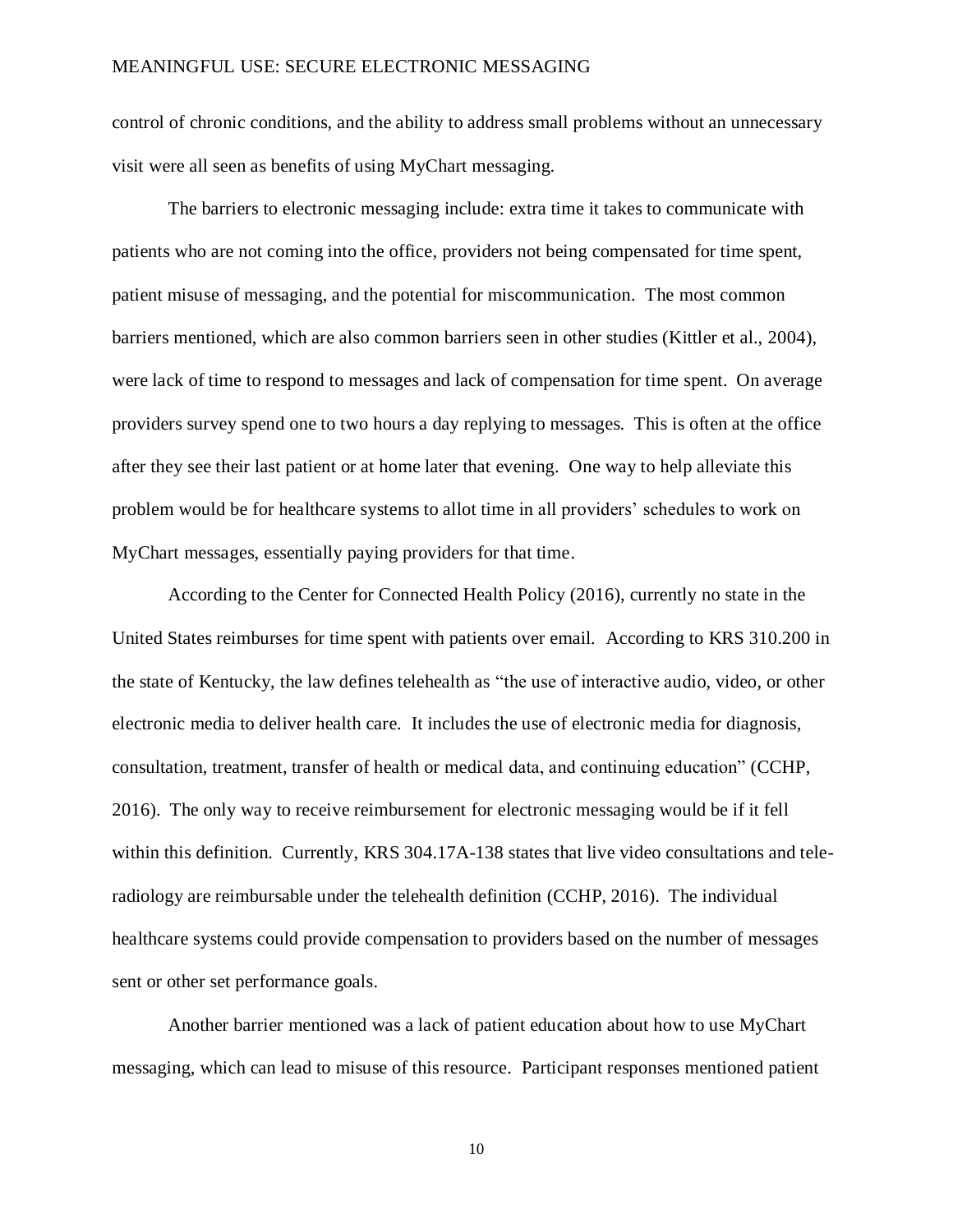abuse of the messaging system, emails that were too lengthy on topics that would be better addressed in an appointment, and the misunderstanding that MyChart messages could be used in urgent/same day situations. The healthcare system can help correct this problem by educating and reinforcing with patients the proper uses of MyChart messaging when they sign up for the service. Brightly colored flags or other visual cues on the message page could be used to remind patients that urgent matters require an appointment and office visit rather than sending an electronic message. Each provider can reinforce these concepts with patients during each visit. Lengthy messages are often due to patients trying to explain a complicated situation that would likely require an office visit. There is an increased risk of miscommunication when trying to answer these types of messages. A possible solution to the problem of lengthy messages could be for Epic to place a character limit within the program itself so that these messages can no longer occur. By incorporating character limits into the software system, multiple organizations across the country would see the benefits.

Finally, providers expressed concern about the potential for miscommunication between themselves and the patient or family member writing the message. Does the provider understand what the patient is asking, and does the patient understand the provider's response? What is the liability for the provider if the patient misunderstood or misread the directions? These questions are all topics for future research. For now, providers could be reminded of the need to write in layman's terms and on an appropriate reading level for their patients. Other educational reminders for the providers include being cognizant of any cultural or potential language barriers that may lead to misunderstandings, and refraining from the use of too many medical terms, without an explanation of what those words mean.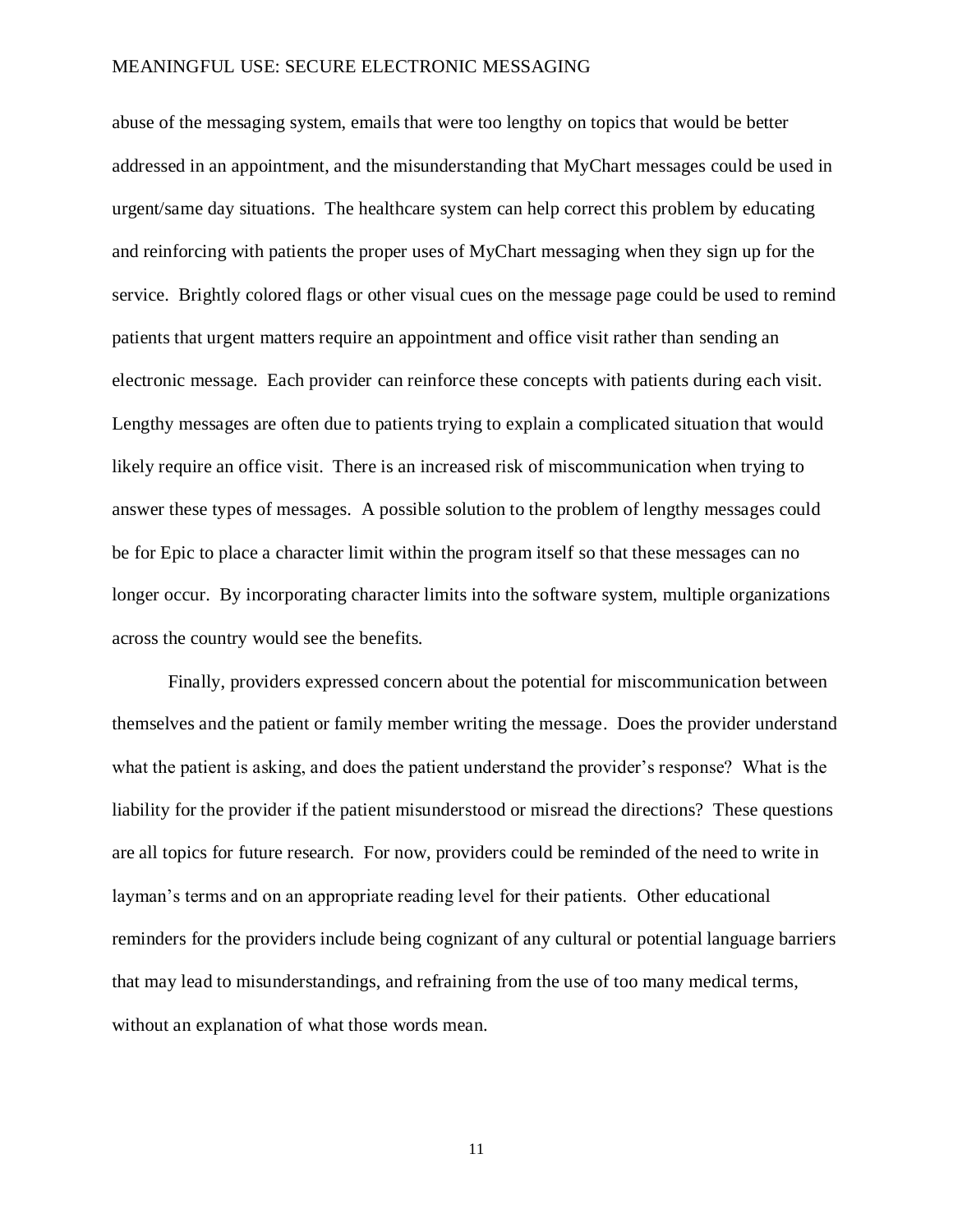#### **Limitations**

<span id="page-17-0"></span>Limitations to this study include: using the designated sample population provided by the primary care directors, the inconsistent reliability of Wi-Fi throughout the primary care offices, the fact that a majority of providers do not use their work email, a system stipulation that does not allow students to become authorized users on Survey Monkey, and surveying only one healthcare system. First, using only offices that had reliable Wi-Fi at the request of the directors led to a small sample size (n=48) and could skew the results. The sample population would need to be compared to the general primary care provider population  $(n=155)$  to determine any potential differences and thus a potential effect on the outcomes.

The next limitation that influenced the study design was the fact that a majority of providers do not use their work email. This precluded the PI from emailing a larger group of providers. If a link to the survey was sent via a listserv, then the likelihood of participation would be greatly diminished. Using tablets and going only to offices with reliable Wi-Fi became the preferred method of selection.

Another limitation was a system stipulation that does not allow students to become authorized users on Survey Monkey. The healthcare system wished for only their system analyst to have access to the raw data. Therefore, all data received were already aggregated and the PI was unable to make any correlations between responses and demographic data (gender, age, years of experience, or area of practice).

Finally, this study was only conducted at one healthcare system. There are three large healthcare systems in the city in which the study was performed. The results from the studied healthcare system may not translate to the other systems. To get more accurate provider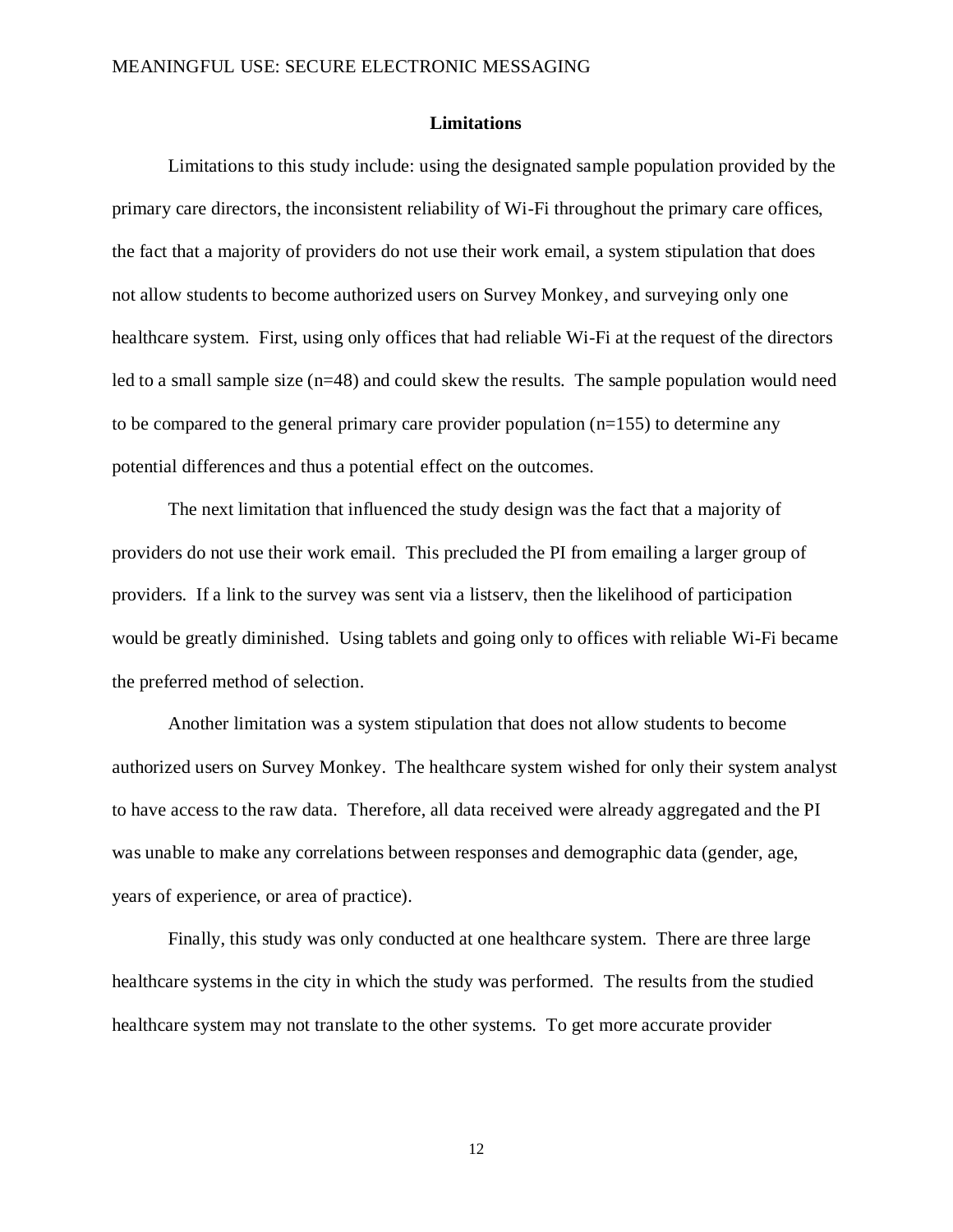feedback, a sample population that included primary care providers from all three healthcare systems would be ideal.

#### **Conclusion**

<span id="page-18-0"></span>As the studied healthcare system began preparations for Meaningful Use Stage 3, it was important to find out how their providers felt about secure electronic messaging through the use of MyChart. This study provided valuable feedback about providers' perceived benefits, barriers, and essential tools needed to increase use of secure electronic messaging with their patients. This feedback is beneficial not only to the studied healthcare system, but to other healthcare systems as well.

Overall, the studied healthcare system is doing well in meeting Meaningful Use goals. Currently, they track physician data and all physicians are meeting Stage 2 criteria. After assessing the data provided, only eight physicians currently working in a primary care office setting would not meet the proposed Stage 3 goal of messaging with 35% of patients seen. Given this information and the research that discussed multiple benefits to the provider and the patient, one would expect the goal to be to reach out to as many patients as possible through electronic messaging and not just the 35% mandated by CMS. A few things that could be done to improve the current use of MyChart messaging include: educate and reinforce the benefits of secure electronic messaging, set character limits within the messaging system, and think of creative ways to compensate providers for their time. Educating and reminding providers that messaging has proven beneficial for all involved, and providing synopses or abstracts of studies for them to read, could help change their prospective. It is important to remind them that while messaging may seem time consuming, and while they may feel that this is time for which they are unable to bill, this is nothing new. After all, time spent messaging simply replaces time spent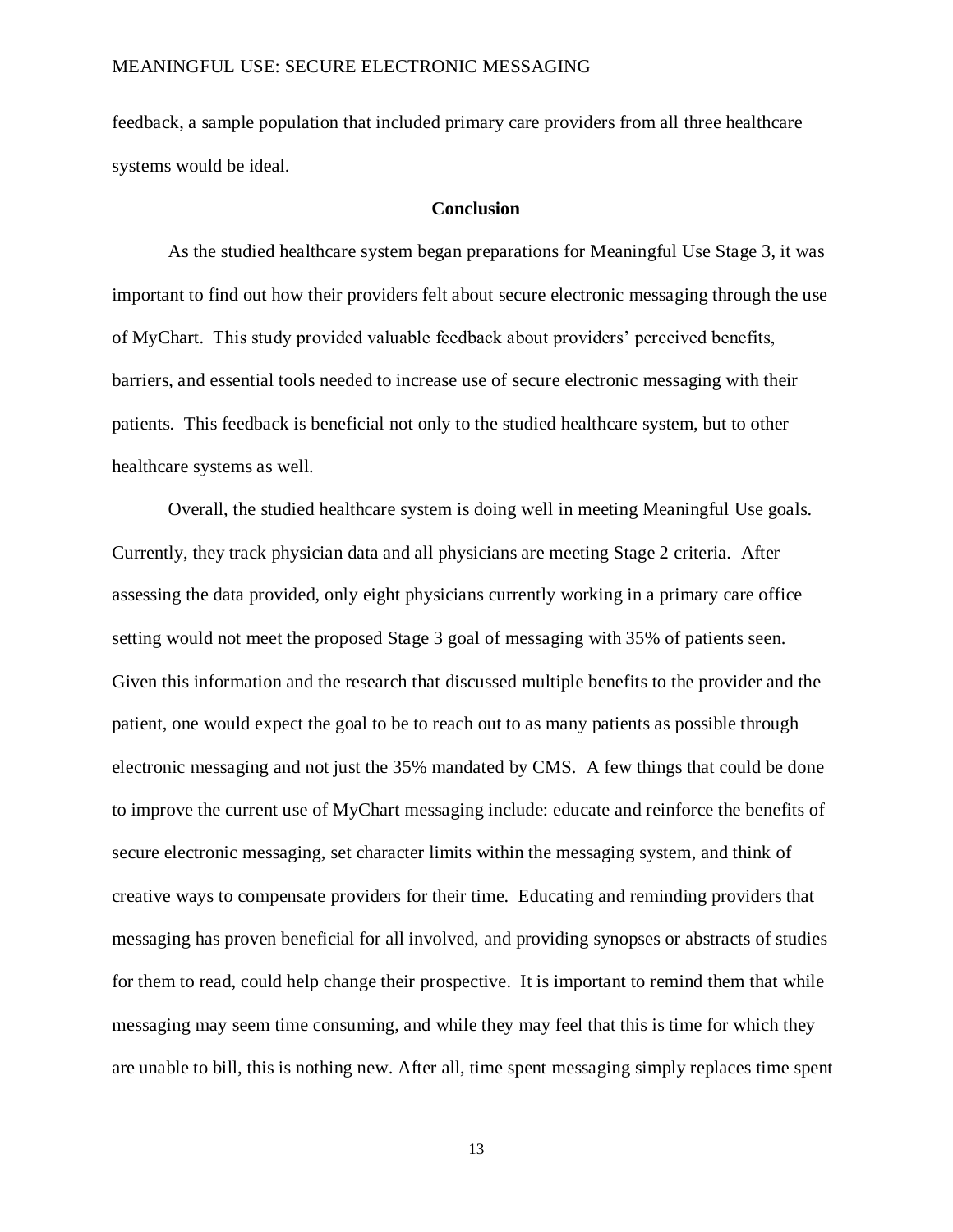on the phone. It is important to share that 63.3% of the surveyed providers stated that messaging cut down on patient phone calls.

All healthcare systems should be sharing current research with providers, showing them the benefits of electronic messaging for both themselves and their patients. As healthcare systems integrate technology, it is important to reflect on the user friendliness of the systems. EPIC software is used with over half the U.S. population (*EPIC*, n.d); if this large EHR software company makes a slight change and sets a character limit in the messaging program, it could benefit millions of people. The problem with lengthy, complicated messages would be null and void. Other EHR software companies could do the same and alleviate one of the major issues providers have with electronic messaging.

Currently, CMS does not provide reimbursement for time spent sending electronic messages. Healthcare systems need to take it upon themselves to think of creative ways to compensate providers for their time. This could be a small monetary amount, such as \$5, paid per message sent. Another option would be to set goals for each provider and provide bonuses for goals met. Goals could be related to number of patients signed up and using electronic messaging, or to the number of messages read and sent each month. There are many ways that healthcare systems can incentivize providers to increase use of electronic messaging above the goals set by CMS.

It is important to note that as healthcare systems prepare for Meaningful Use Stage 3 criteria, CMS is making changes to the system used to hold hospitals and providers accountable. The new system, the Medicare Access and CHIP Reauthorization Act (MACRA), assimilates the Physician Quality Reporting Program (PQRS), Value-Based Payment Modifier, and Medicare EHR Incentive Program into the new Merit-Based Incentive Payment System (MIPS) program.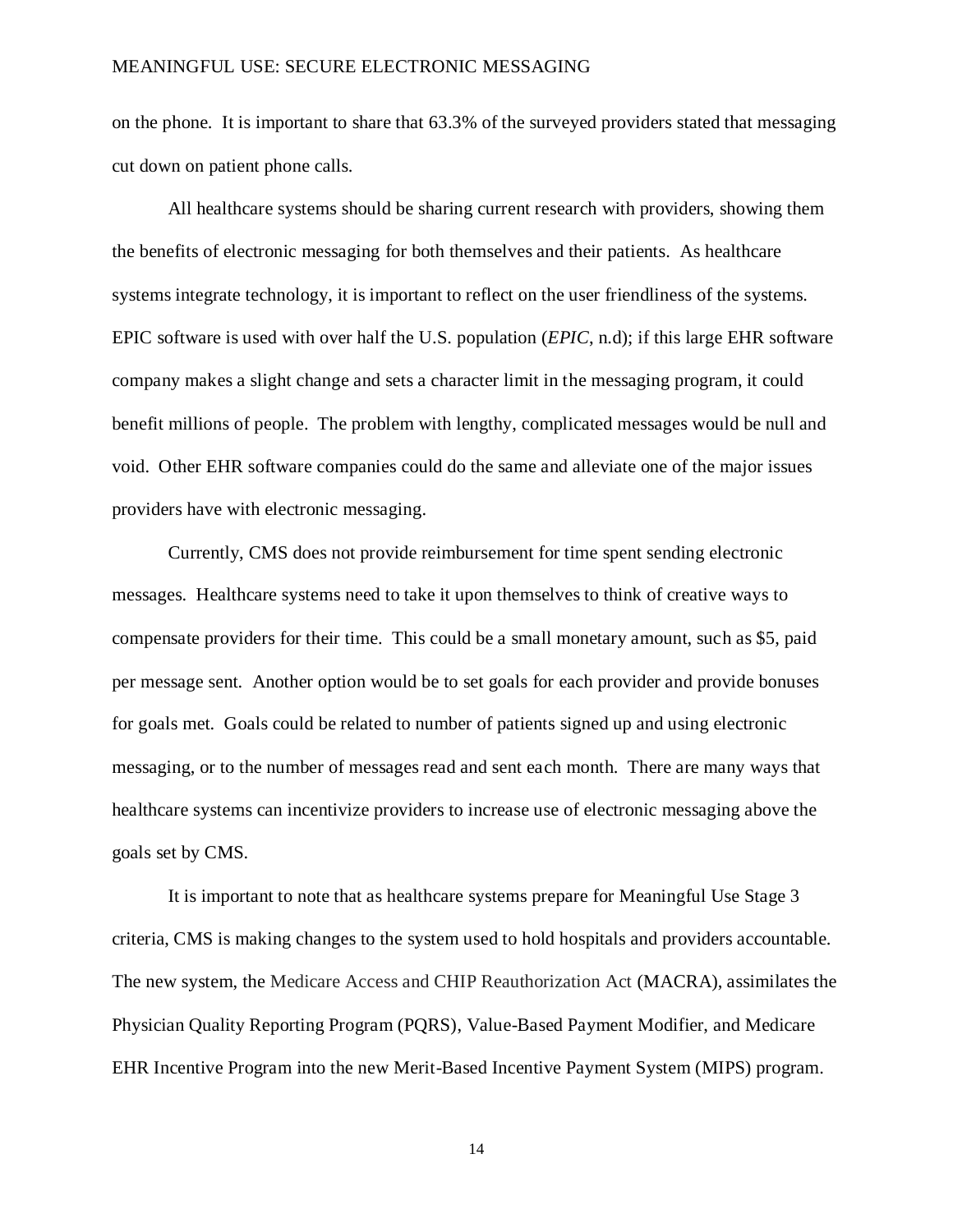MACRA and MIPS are focused on quality and value based care and will set the new criteria for Medicare reimbursement (MACRA, 2016). In the Meaningful Use stage 3 criteria and in the MACRA system, secure electronic messaging use will no longer be measured independently. It will be part of a group of requirements that must be met (CMS, 2016d).

This study only examined primary care offices. There is a need for future studies focusing on the pediatric and specialty group providers. While pediatrics is considered primary care, the studied healthcare system has separate pediatric facilities run by different directors; and therefore, were not included in this study. Many of the primary care providers see children; however, their area of practice is family medicine. It is unknown if the needs of specialty providers would be different from those of primary care providers. Future studies can also be developed to look at the patient's perspective to see if there are improvements to be made to the MyChart messaging that would encourage its use.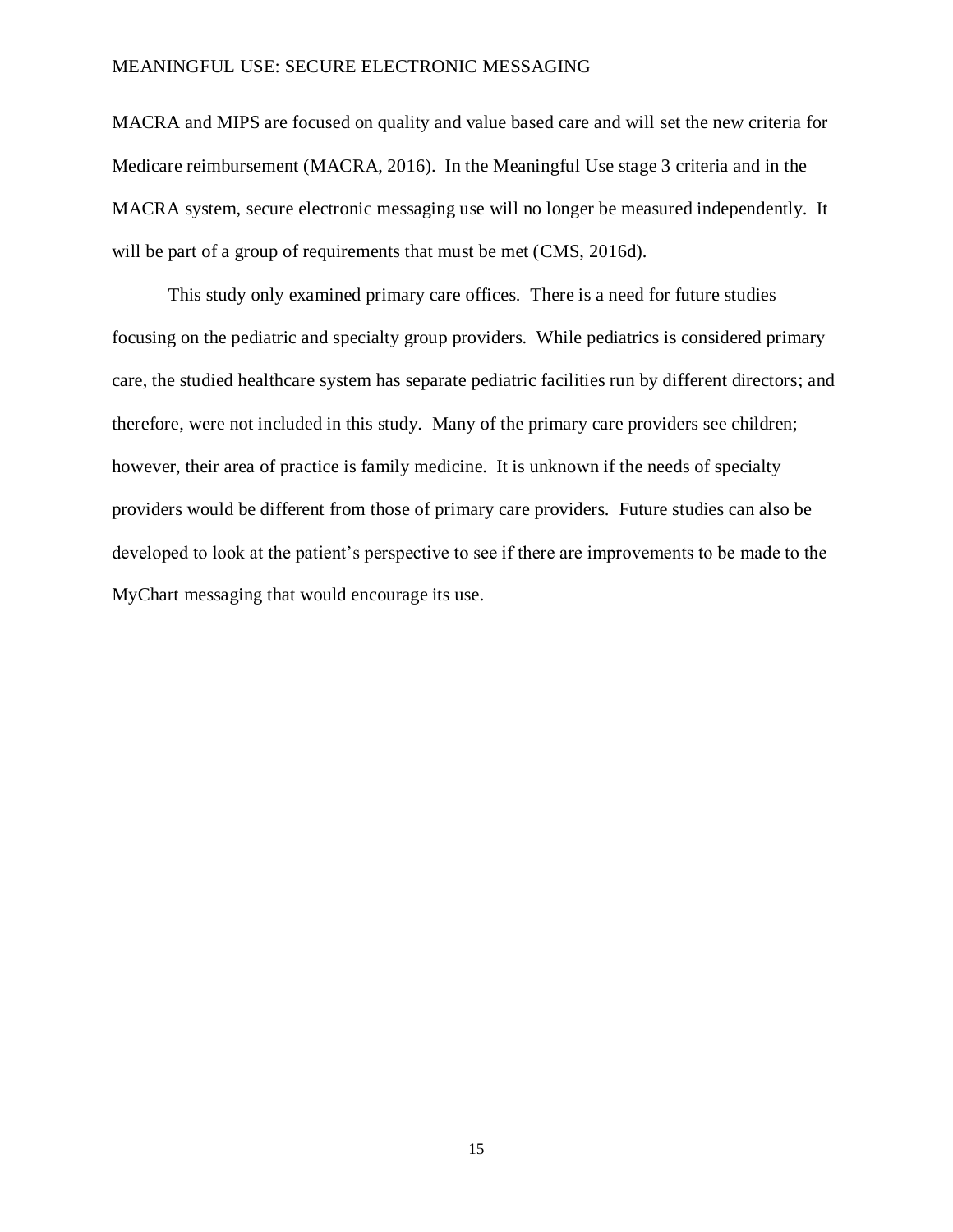#### References

Center for Connected Health Policy (CCHP). (2016). State laws and reimbursement policies. Retrieved October 26, 2016, from http://cchpca.org/state-laws-and-reimbursementpolicies

Centers for Medicare & Medicaid Services. (2016a). https://www.cms.gov

- Centers for Medicare & Medicaid Services. (2016b). EHR incentive programs: 2015 through 2017 (modified stage 2) overview. Retrieved from cms.gov
- Centers for Medicare & Medicaid Services. (2016c). Electronic health records (EHR) incentive programs. Retrieved October 26, 2016, from https://www.cms.gov/Regulations-and-Guidance/Legislation/EHRIncentivePrograms/ index.html
- Centers for Medicare & Medicaid Services. (2016d). Quality payment program. Retrieved from qpp.cms.gov
- *EPIC facts*. (n.d). Verona, WI: EPIC.
- Harris, L., Koepsell, T., Hanuese, S., Martin, D., & Ralston, J. (2013). Glycemic control associated with secure patient-provider messaging within a shared electronic medical record. *Diabetes Care*, *36*, 2726-2733. http://dx.doi.org/10.2337/dc12-2003
- Hassol, A., Walker, J., Kidder, D., Rokita, K., Young, D., Pierdon, S., ... Ortiz, E. (2004). Patient experiences and attitudes about access to a patient electronic health care record and linked web messaging. *Journal of American Medical Informatics Association*, *11*(6), 505- 513. http://dx.doi.org/10.1197/jamia.M1593
- Hillestad, R., Bigelow, J., Bower, A., Girosi, F., Meili, R., Scoville, R., & Taylor, R. (2005). Can electronic medical record sytems transform healthcare? Potential health benefits, savings, and costs. *Health Affairs*, *24*(5), 1103-1117. http://dx.doi.org/10.1377/hlthaff.24.5.1103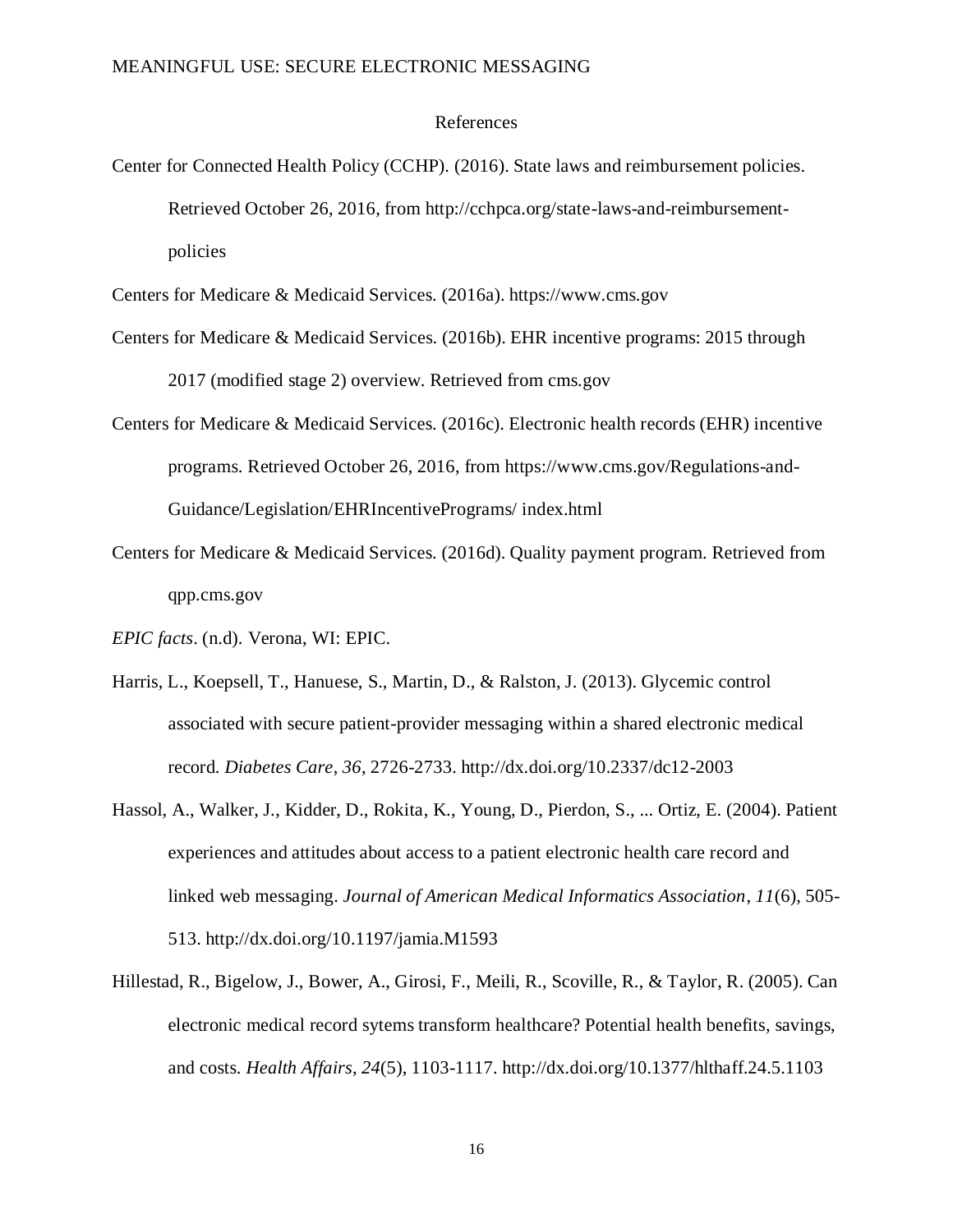- Holland, E. (2015). *CMS medicare and medicaid electronic health record (EHR) incentive programs final rule overview*. Retrieved from www.cms.gov/EHRIncentivePrograms/
- Kittler, A., Carlson, G., Harris, C., Lippincott, M., Pizziferri, L., Volk, L., ... Bates, D. (2004). Primary care physician attitudes towards using a secure web-based portal designed to facilitate electronic communication with patients. *Informatics in Primary Care*, *12*(), 129-138.
- Lam, R., Lin, V., Senelick, W., Tran, H., Moore, A., & Koretz, B. (2013, November 21). Older adult consumers' attitudes and preferences on electronic patient-physician messaging. *The American Journal of Managed Care*, *19*(11). Retrieved from www.ajmc.com
- The medicare access & CHIP reauthorization act (MACRA) of 2015: Path to value. (2016). Retrieved from https://www.cms.gov/Medicare/Quality-Initiatives-Patient-Assessment-Instruments/Value-Based-Programs/MACRA-MIPS-and-APMs/MACRA-LAN-PPT.pdf
- Weeks, D., Keeney, B., Evans, P., Moore, Q., & Conrad, D. (2014). Provider perceptions of the electronic health record initiative programs: A survey of eligible professionals who have and have not attested to meaningful use. *The Journal of General Internal Medicine*, *30*(1), 123-130. http://dx.doi.org/10.1007/s11606-014-3008-5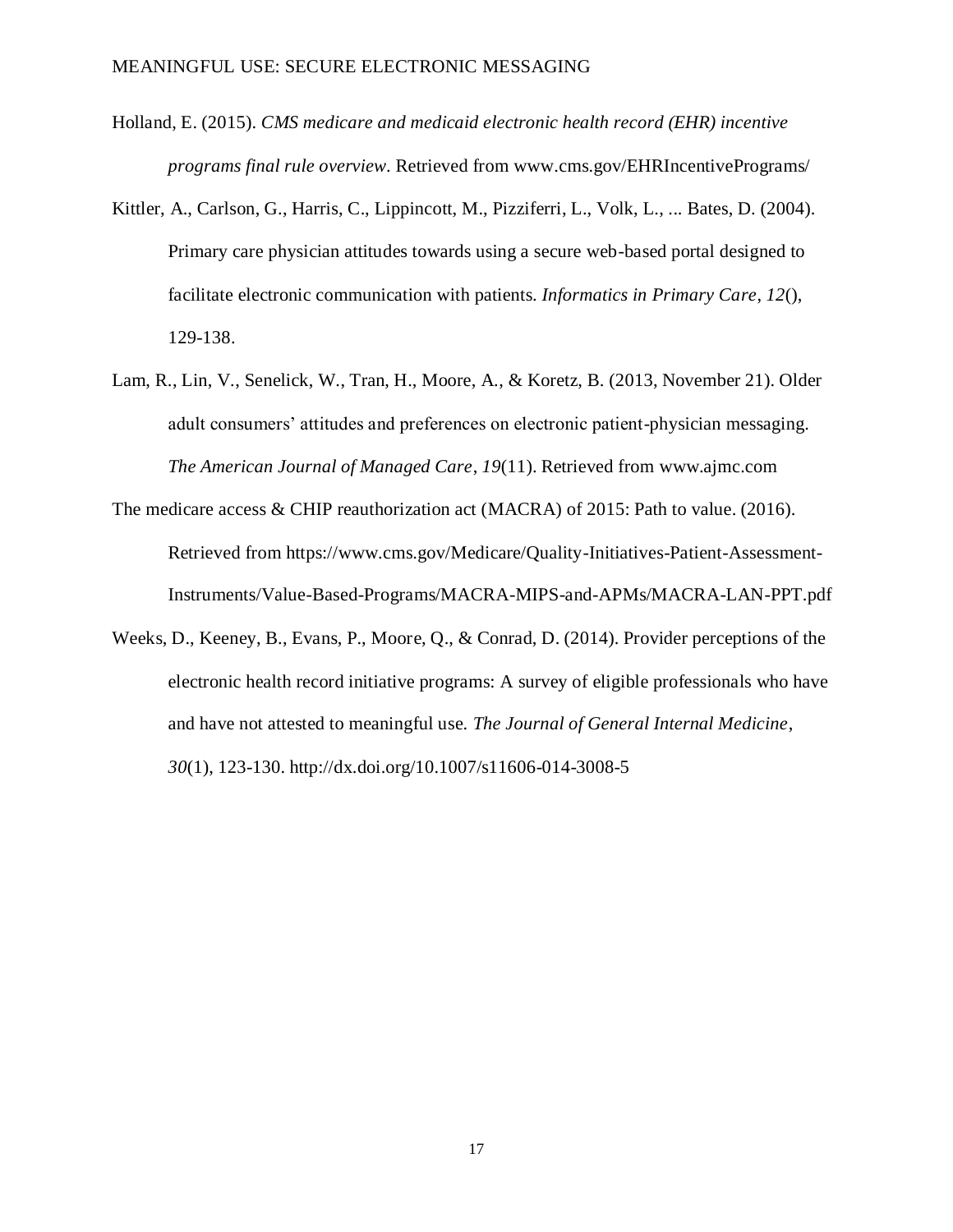Table 1.

| <b>Variables</b>         | <b>Responses</b> | Percentage |
|--------------------------|------------------|------------|
| Gender                   |                  |            |
| Male                     | 14               | 46.7       |
| Female                   | 16               | 53.3       |
| Age                      |                  |            |
| $20 - 29$                | $\sqrt{2}$       | 6.7        |
| 30-39                    | 10               | 33.3       |
| $40 - 49$                | $\,8\,$          | 26.7       |
| 50-59                    | $\boldsymbol{7}$ | 23.3       |
| 60-69                    | $\sqrt{2}$       | 6.7        |
| $70+$                    | $1\,$            | 3.3        |
| Years of experience      |                  |            |
| $1 - 5$                  | $8\,$            | 26.7       |
| $6 - 10$                 | 5                | 16.7       |
| $11 - 20$                | 9                | 30.0       |
| $21 - 30$                | 5                | 16.7       |
| $31 - 40$                | $\mathbf{1}$     | 3.3        |
| $40+$                    | $\sqrt{2}$       | 6.7        |
| Practice Area            |                  |            |
| Family Practice          | 15               | 50.0       |
| Med/Peds                 | $\sqrt{2}$       | 6.7        |
| <b>Internal Medicine</b> | 10               | 33.3       |
| Pediatrics               | $\boldsymbol{0}$ | $0.0\,$    |
| Other*                   | $\mathfrak{Z}$   | $10.0\,$   |

### *Demographics of survey participants*

*Notes.* \* 1 general practice, 2 endocrine. N=30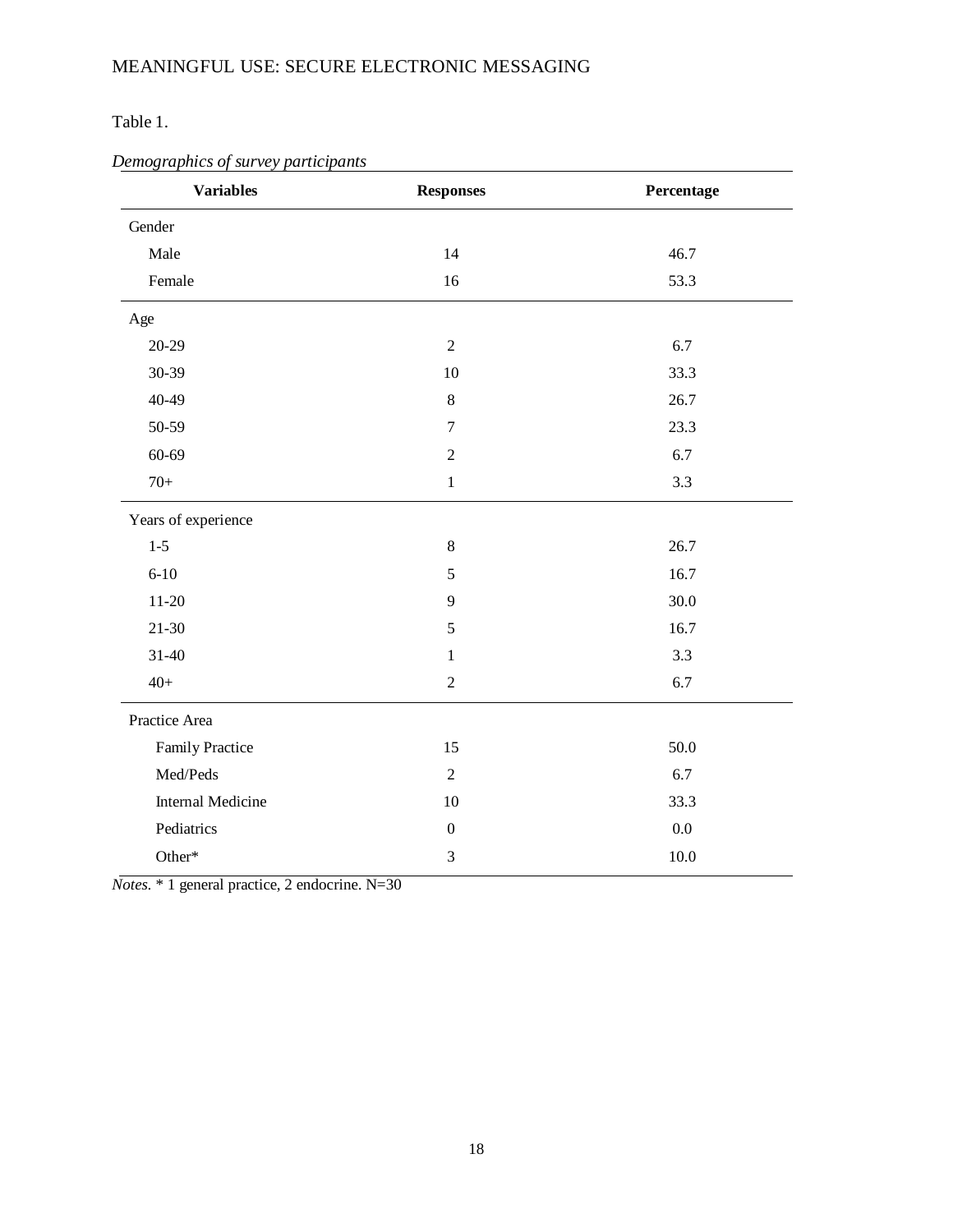Table 2.

### *Benefits to using MyChart*

| <b>Benefits</b>                                                       | <b>Responses</b> | Percentage |
|-----------------------------------------------------------------------|------------------|------------|
| Increased patient satisfaction                                        | 21               | 70.0       |
| Better control of chronic conditions                                  | 12               | 40.0       |
| Address small problems without<br>bringing in patient for appointment | 20               | 66.7       |
| There are no benefits                                                 | 3                | 10.0       |
| Other (write ins)                                                     | 3                | 10.0       |

*Notes. N=30*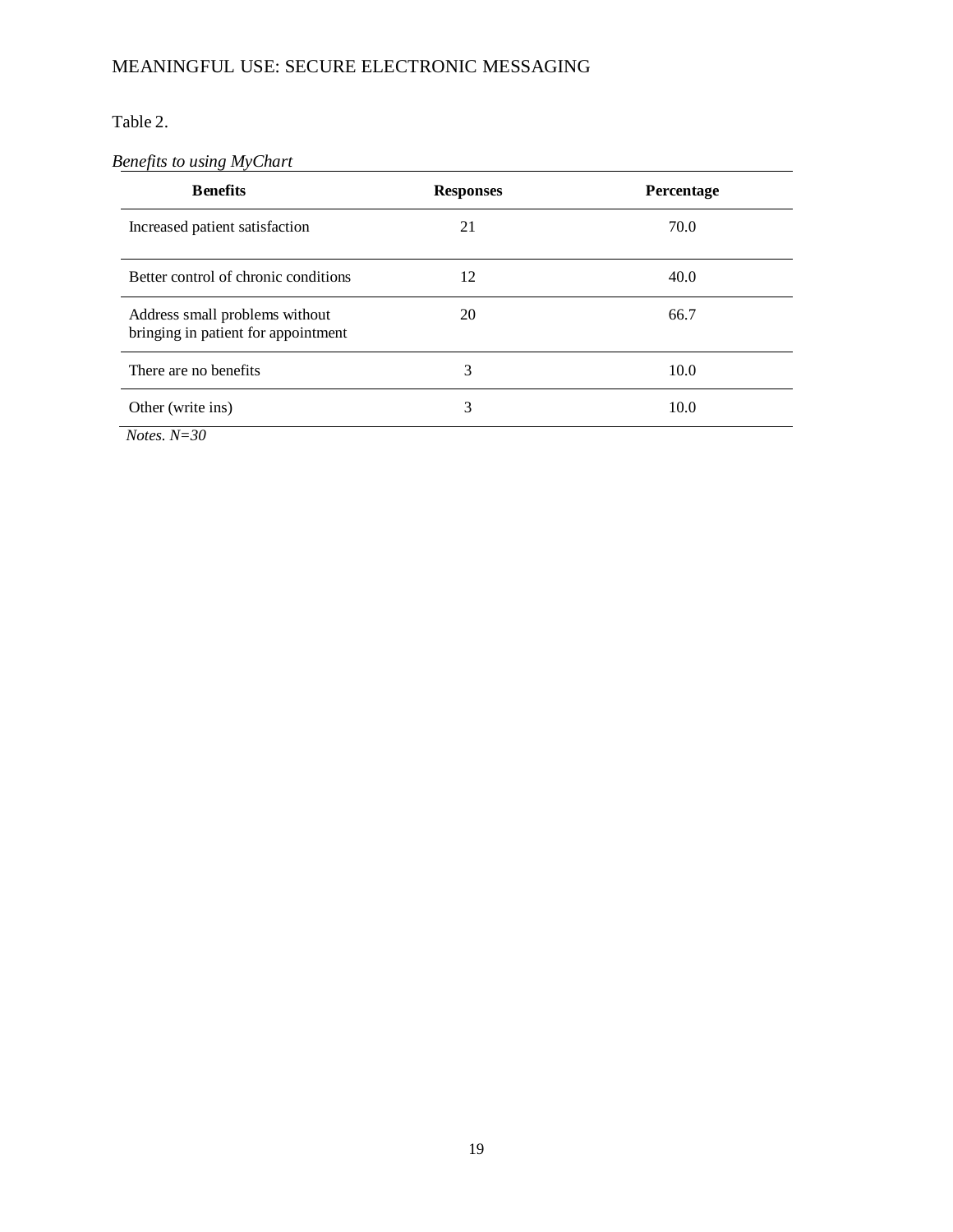Table 3.

### *Barriers to using MyChart*

| <b>Barriers</b>                           | <b>Responses</b> | Percentage |
|-------------------------------------------|------------------|------------|
| Unable to charge for time                 | 20               | 66.7       |
| Don't have time in schedule to<br>respond | 16               | 53.3       |
| Don't like using the computer             | $\overline{2}$   | 6.7        |
| I just don't want to                      | 1                | 3.3        |
| It's hard to get my message<br>across     | 6                | 20.0       |
| I see no barriers                         | 1                | 3.3        |
| Other (write ins)                         | 11               | 36.7       |
| <b>Patient Misuse</b>                     | 6                | 20.0       |
| Miscommunication                          | 3                | 10.0       |
| Other                                     | $\overline{2}$   | 6.7        |

*Notes. N=30*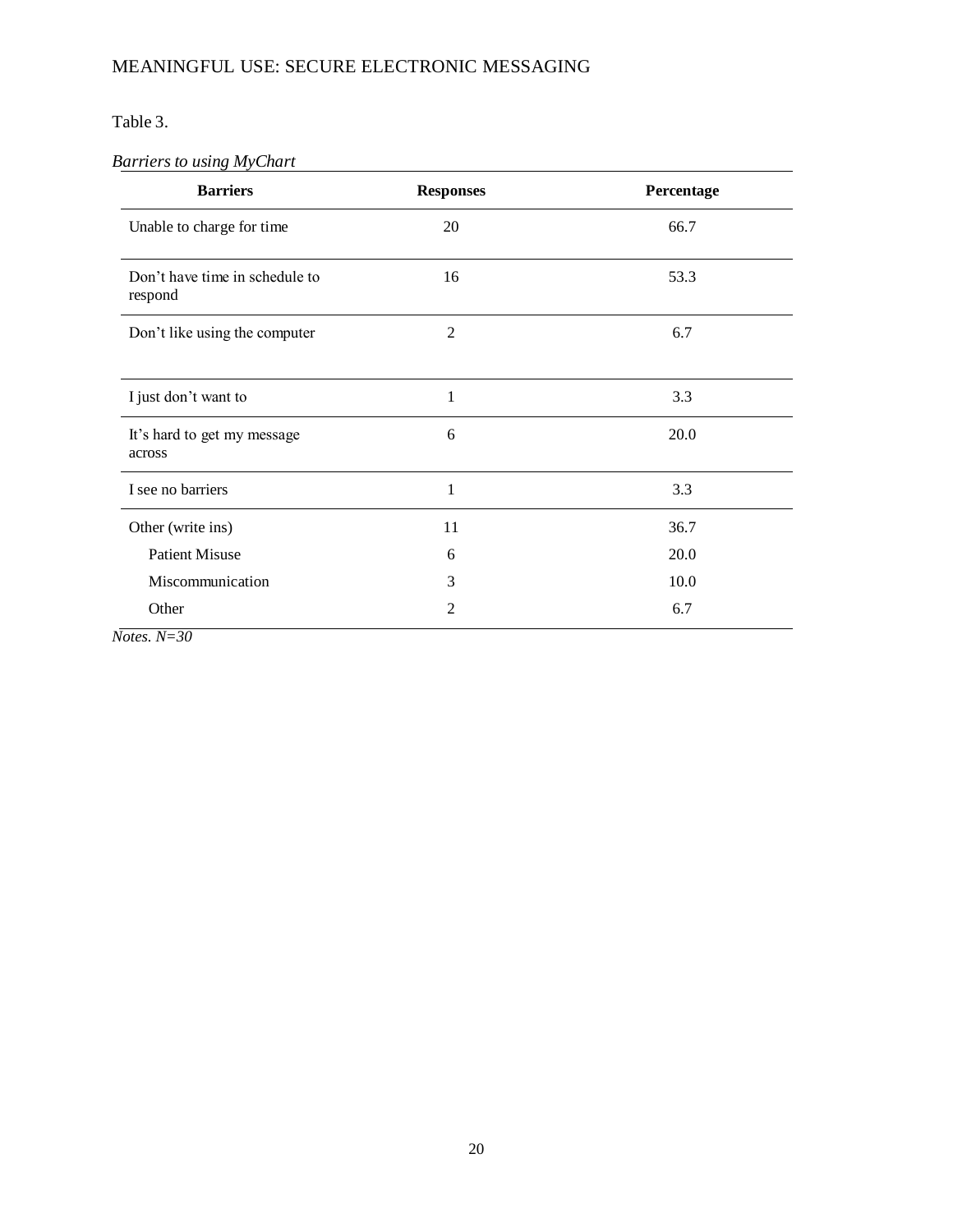### Appendix A Secure Electronic Messaging Survey

<span id="page-26-0"></span>

| Demographics:<br>Gender: Male or Female                                                                                                                                                                                                                                                      | Area of Practice:                          |  |
|----------------------------------------------------------------------------------------------------------------------------------------------------------------------------------------------------------------------------------------------------------------------------------------------|--------------------------------------------|--|
|                                                                                                                                                                                                                                                                                              | __ Family Practice _____ Internal Medicine |  |
| Years of experience: $\_\_$ 1-5 $\_\_$ 6-10<br>$-11-20$ $-21-30$ $-31-40$ $-40+$                                                                                                                                                                                                             |                                            |  |
| MyChart messaging:<br>1) Do you ever use email to communicate with your patients?<br>$\frac{1}{1}$ Yes<br>$\_\_$ No                                                                                                                                                                          |                                            |  |
| 2) If yes, what percentage of your patients do you communicate with via email?<br>$- 1 - 5\%$<br>$-6-10\%$<br>$-11-20%$<br>$\frac{21\%}{21\%}$ or more                                                                                                                                       |                                            |  |
| 3) How much of your time do you estimate is spent answering emails each day?<br>hrs mins                                                                                                                                                                                                     |                                            |  |
| 4) Do you find that responding to emails cuts down on time spent with patient phone calls?<br>$\frac{1}{1}$ Yes<br>$\frac{1}{1}$ No<br>I can't tell a difference                                                                                                                             |                                            |  |
| 5) What are the benefits of using email communication? (Select all that apply)<br>____ Increased patient satisfaction<br>____ Better control of chronic conditions<br>____ Address small problems without bringing patient in for appt<br>There are no benefits                              |                                            |  |
| 6) What are the barriers to using email communication? (Select all that apply)<br>___ Unable to charge for time<br>Don't have time in schedule to respond<br>Don't like using the computer<br>I just don't want to<br>It's hard to get my message across<br>$\blacksquare$ I see no barriers |                                            |  |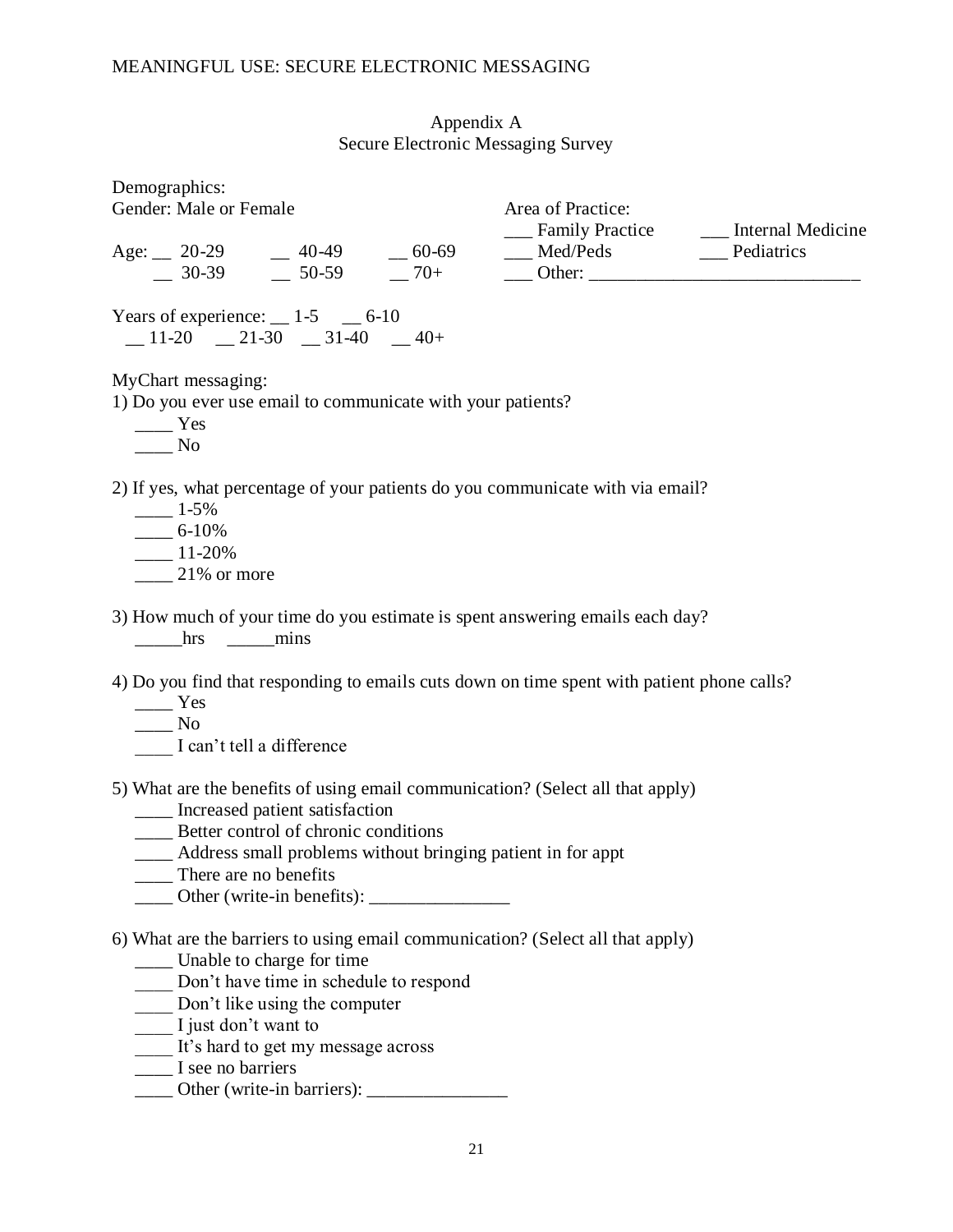7) What could be done to improve email communication?

- \_\_\_\_ Financial compensation
- \_\_\_\_\_ Time allotted in schedule
- \_\_\_\_ Create an email pool
- \_\_\_\_ More efficient computer training
- \_\_\_\_ Other: \_\_\_\_\_\_\_\_\_\_\_\_\_\_\_\_\_\_\_\_\_\_\_\_\_\_\_\_\_\_

8) Do you think email communication can lead to better patient outcomes?<br>
<u>Nesenally</u> I'm not sure

 $\Box$  I'm not sure

 $\frac{1}{\sqrt{1-\frac{1}{n}}}$  No

9) Feel free to add any thoughts concerning electronic messaging that were not addressed above.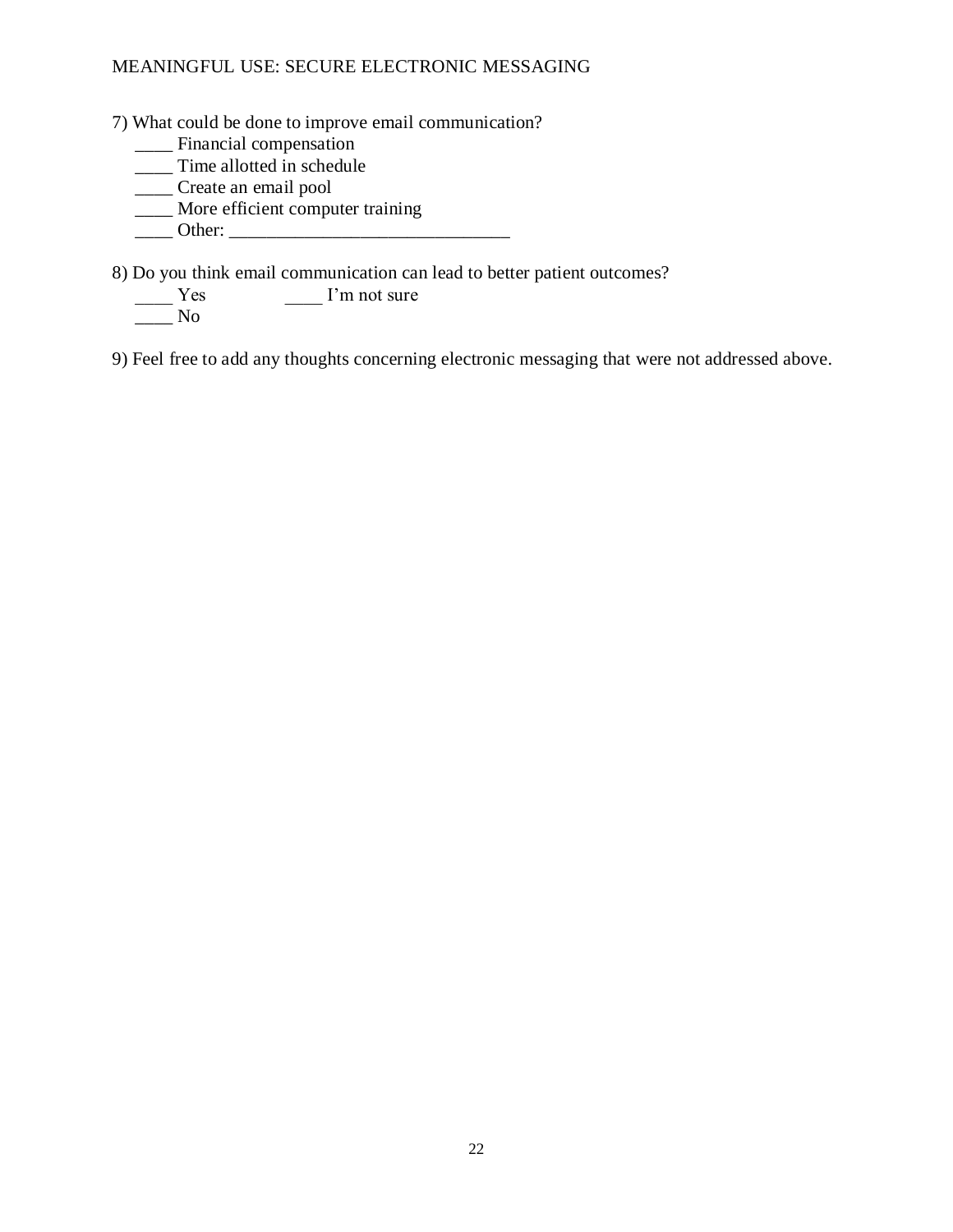### Appendix B Survey Results

<span id="page-28-0"></span>Question 1:

| Gender:               |                     |                   |  |
|-----------------------|---------------------|-------------------|--|
| <b>Answer Options</b> | Response<br>Percent | Response<br>Count |  |
| Male                  | 46.7%               | 14                |  |
| Female                | 53.3%               | 16                |  |
| answered question     | 30                  | 30                |  |
| skipped question      | 0                   |                   |  |

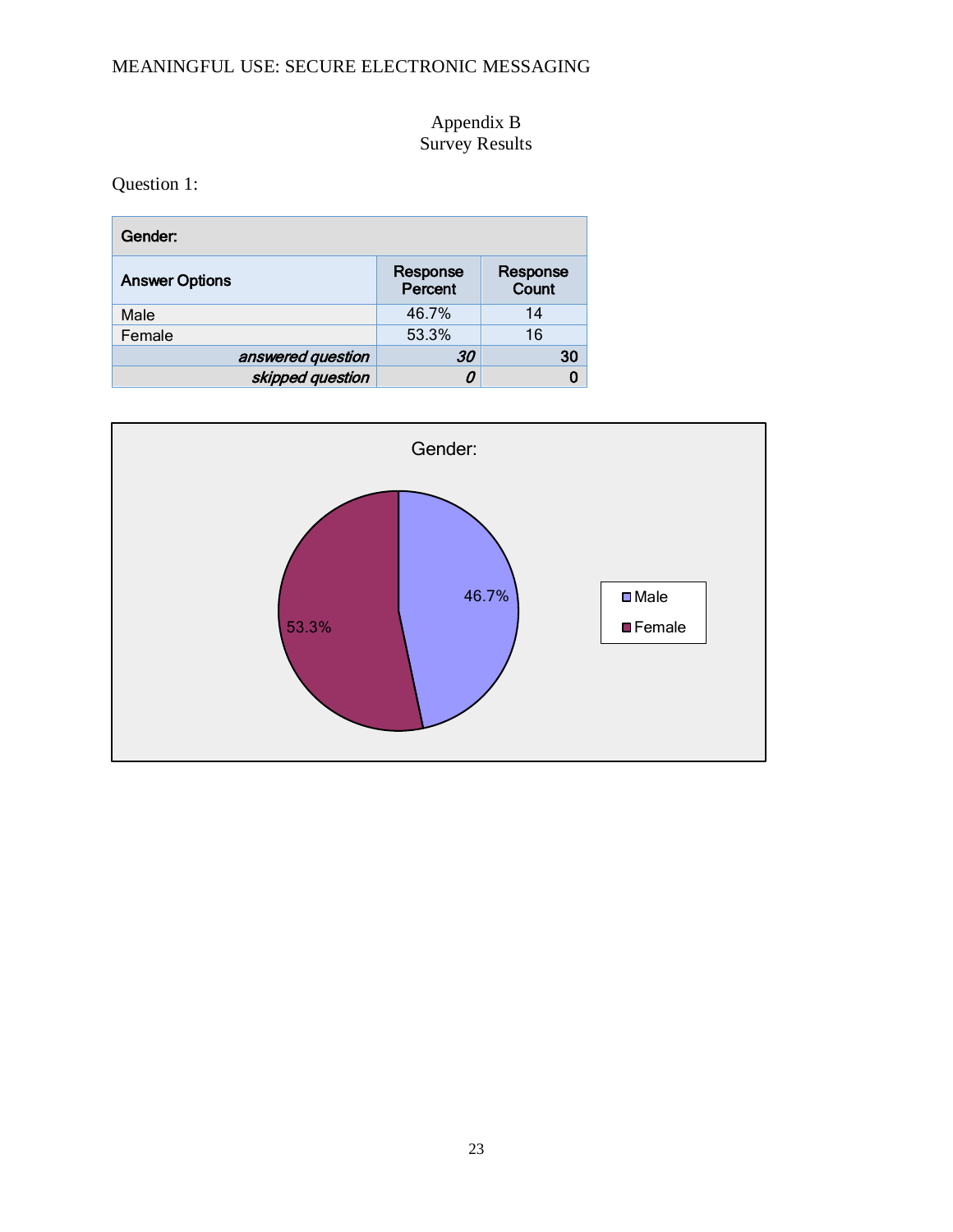Question 2:

| Age:                  |                     |                       |  |
|-----------------------|---------------------|-----------------------|--|
| <b>Answer Options</b> | Response<br>Percent | <b>Response Count</b> |  |
| 20-29                 | 6.7%                | 2                     |  |
| 30-39                 | 33.3%               | 10                    |  |
| 40-49                 | 26.7%               | 8                     |  |
| 50-59                 | 23.3%               | 7                     |  |
| 60-69                 | 6.7%                | 2                     |  |
| $70+$                 | 3.3%                | 1                     |  |
| answered question     | 30                  | 30                    |  |
| skipped question      |                     |                       |  |

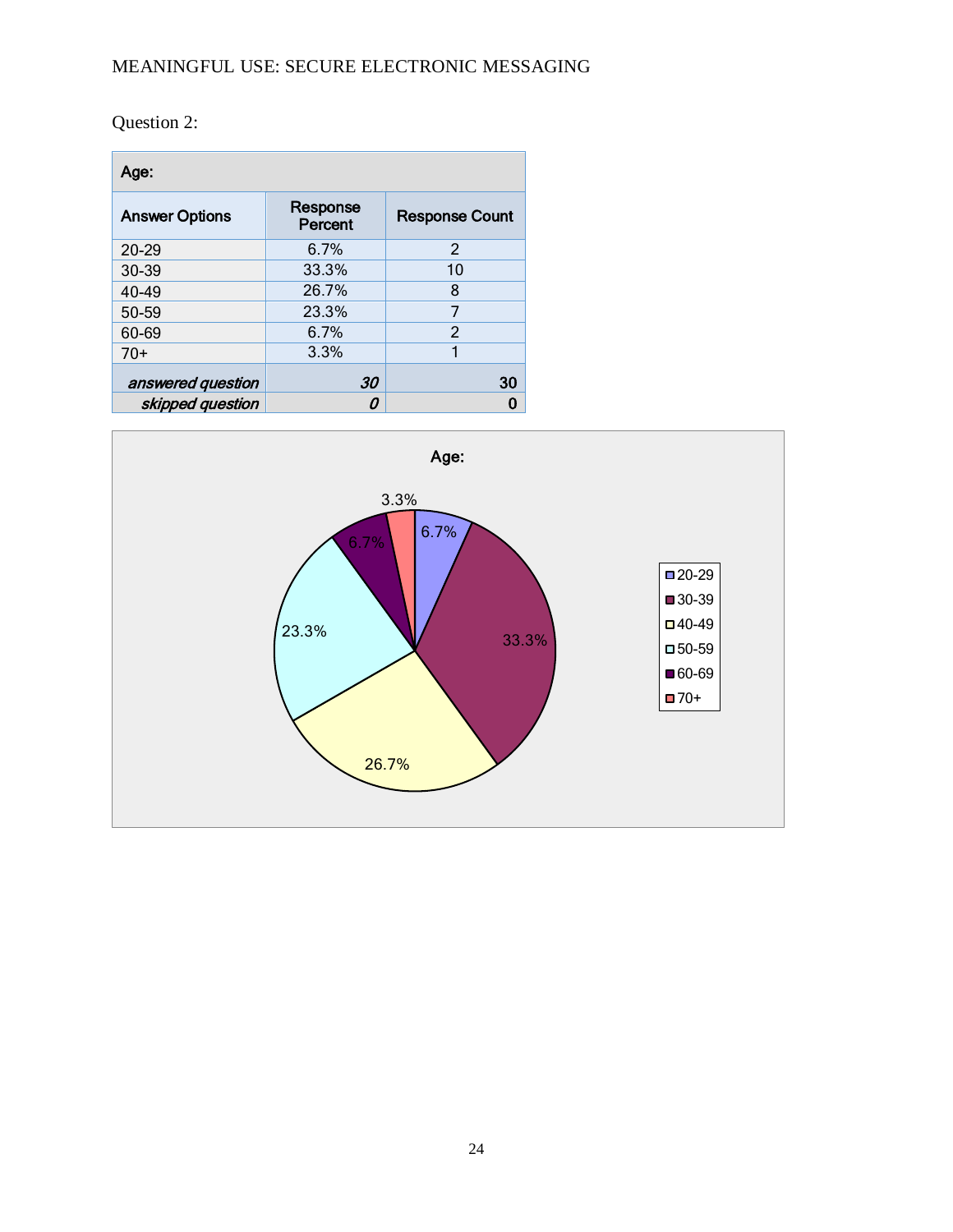# Question 3:

| <b>Years of Experience</b> |                         |                       |  |
|----------------------------|-------------------------|-----------------------|--|
| <b>Answer Options</b>      | <b>Response Percent</b> | <b>Response Count</b> |  |
| $1 - 5$                    | 26.7%                   | 8                     |  |
| $6 - 10$                   | 16.7%                   | 5                     |  |
| $11 - 20$                  | 30.0%                   | 9                     |  |
| $21 - 30$                  | 16.7%                   | 5                     |  |
| $31 - 40$                  | 3.3%                    |                       |  |
| $40+$                      | 6.7%                    | $\mathfrak{p}$        |  |
| answered question          | 30                      | 30                    |  |
| skipped question           |                         |                       |  |

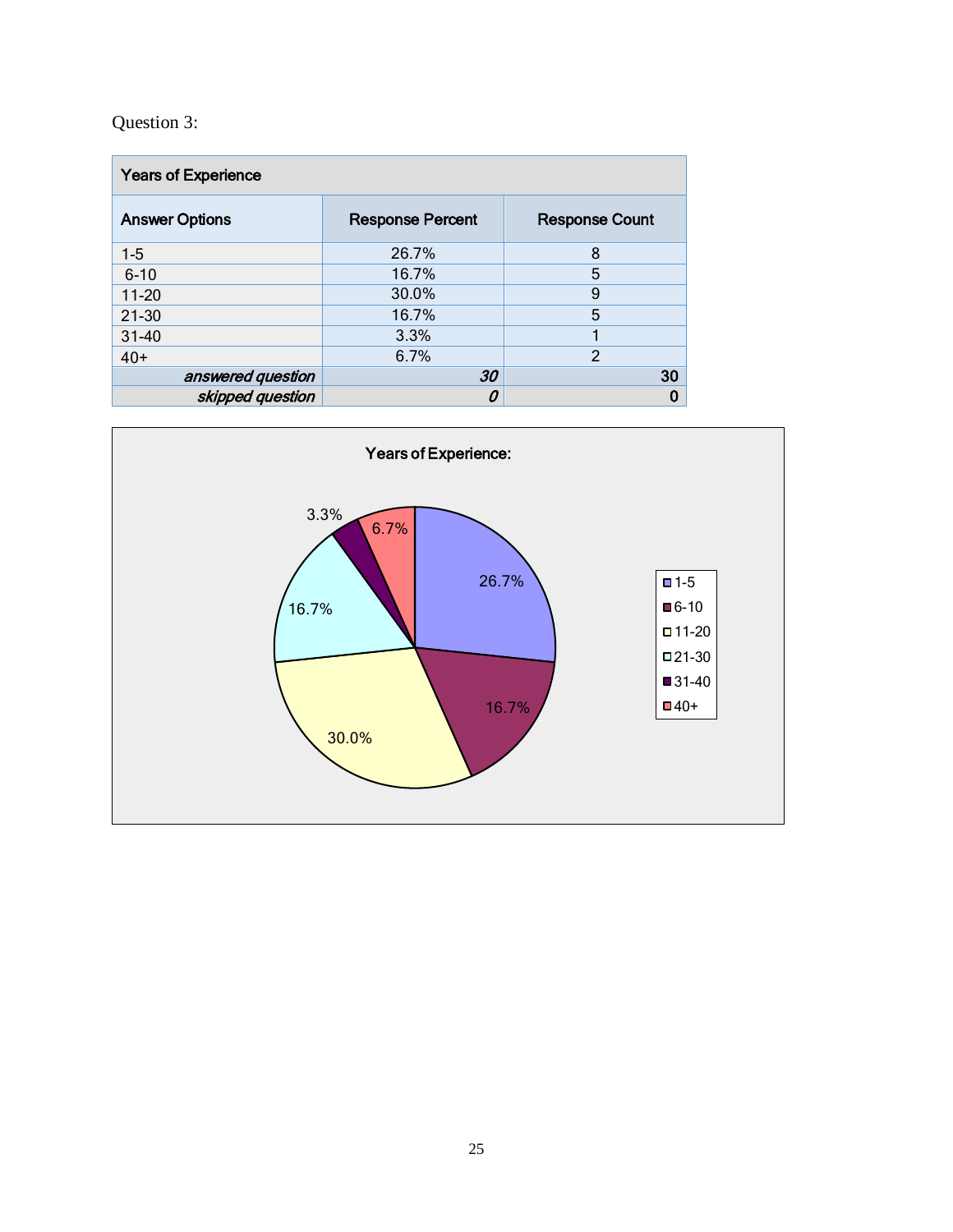# Question 4:

| Area of Practice:      |                         |                       |  |
|------------------------|-------------------------|-----------------------|--|
| <b>Answer Options</b>  | <b>Response Percent</b> | <b>Response Count</b> |  |
| <b>Family Practice</b> | 50.0%                   | 15                    |  |
| Med/Peds               | 6.7%                    | $\mathfrak{p}$        |  |
| Internal Medicine      | 33.3%                   | 10                    |  |
| Pediatrics             | 0.0%                    | 0                     |  |
| Other (please specify) | 10.0%                   | 3                     |  |
| answered question      | 30                      | 30                    |  |
| skipped question       | Ω                       | O                     |  |

| <b>Number</b>  | Other (please specify)              |
|----------------|-------------------------------------|
|                | General practice                    |
| 2 <sup>1</sup> | Endocrine                           |
|                | Internal medicine and endocrinology |

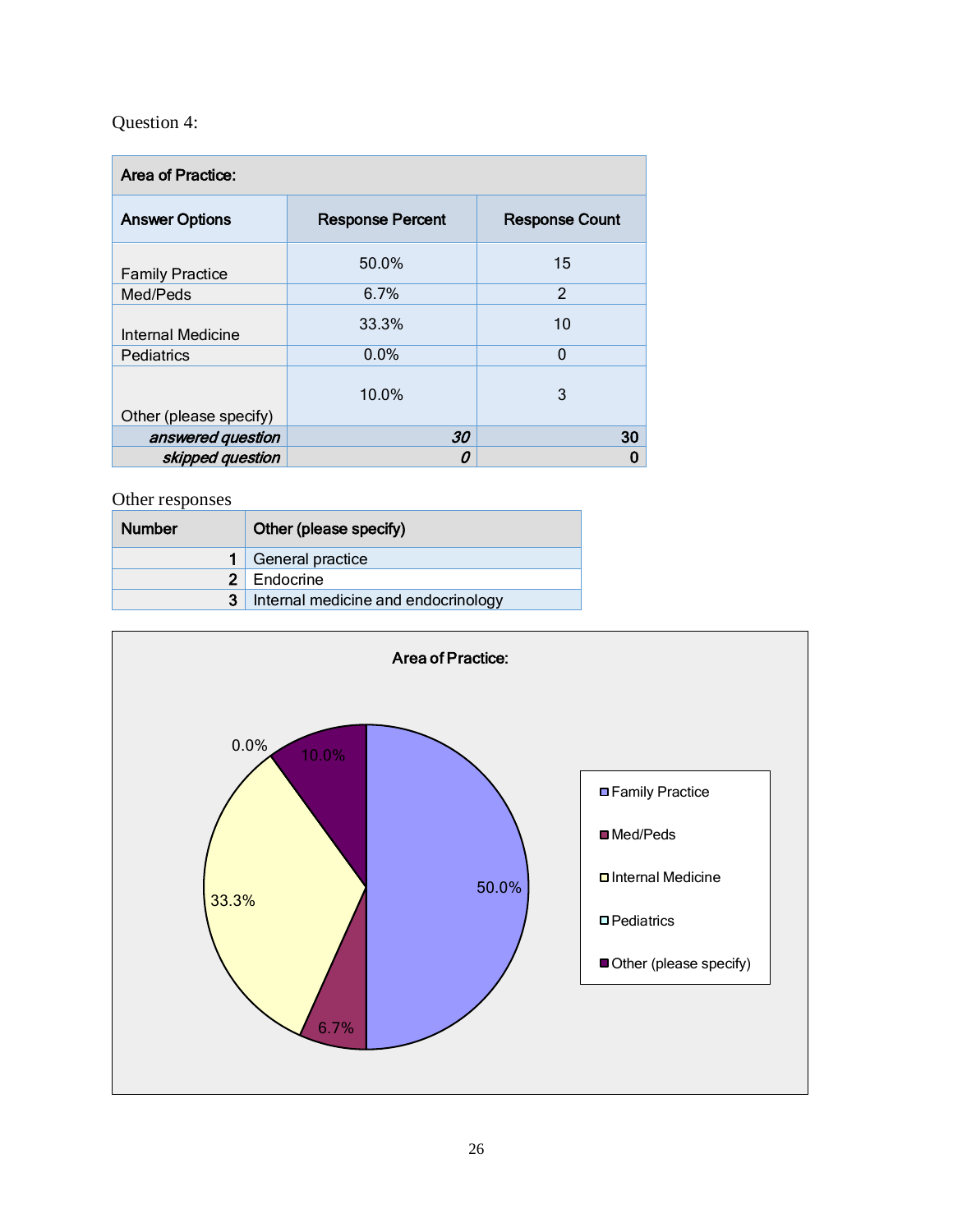# Question 5:

| Do you ever use email to communicate with your patients? |                         |                       |  |
|----------------------------------------------------------|-------------------------|-----------------------|--|
| <b>Answer Options</b>                                    | <b>Response Percent</b> | <b>Response Count</b> |  |
| Yes                                                      | 100.0%                  | 30                    |  |
| No                                                       | 0.0%                    |                       |  |
| answered question                                        | 30                      | 30                    |  |
| skipped question                                         |                         |                       |  |

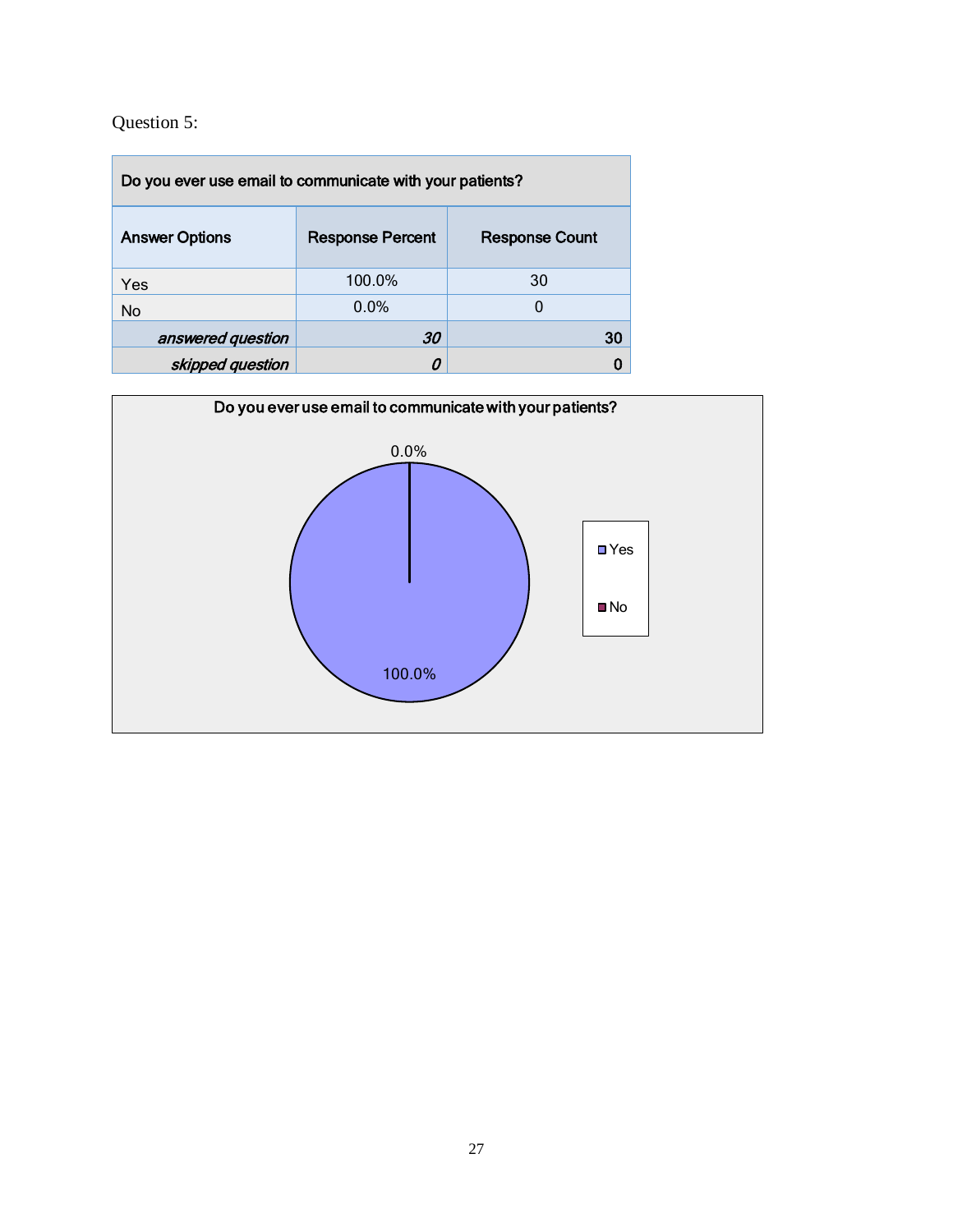Question 6:

| If yes, what percentage of your patients do you communicate with via email? |       |                       |
|-----------------------------------------------------------------------------|-------|-----------------------|
| <b>Response Percent</b><br><b>Answer Options</b>                            |       | <b>Response Count</b> |
| $1-5%$                                                                      | 16.7% | 5                     |
| $6 - 10%$                                                                   | 23.3% | 7                     |
| 11-20%                                                                      | 20.0% | 6                     |
| 21% or more                                                                 | 40.0% | 12                    |
| answered question                                                           | 30    | 30                    |
| skipped question                                                            | 0     | 0                     |

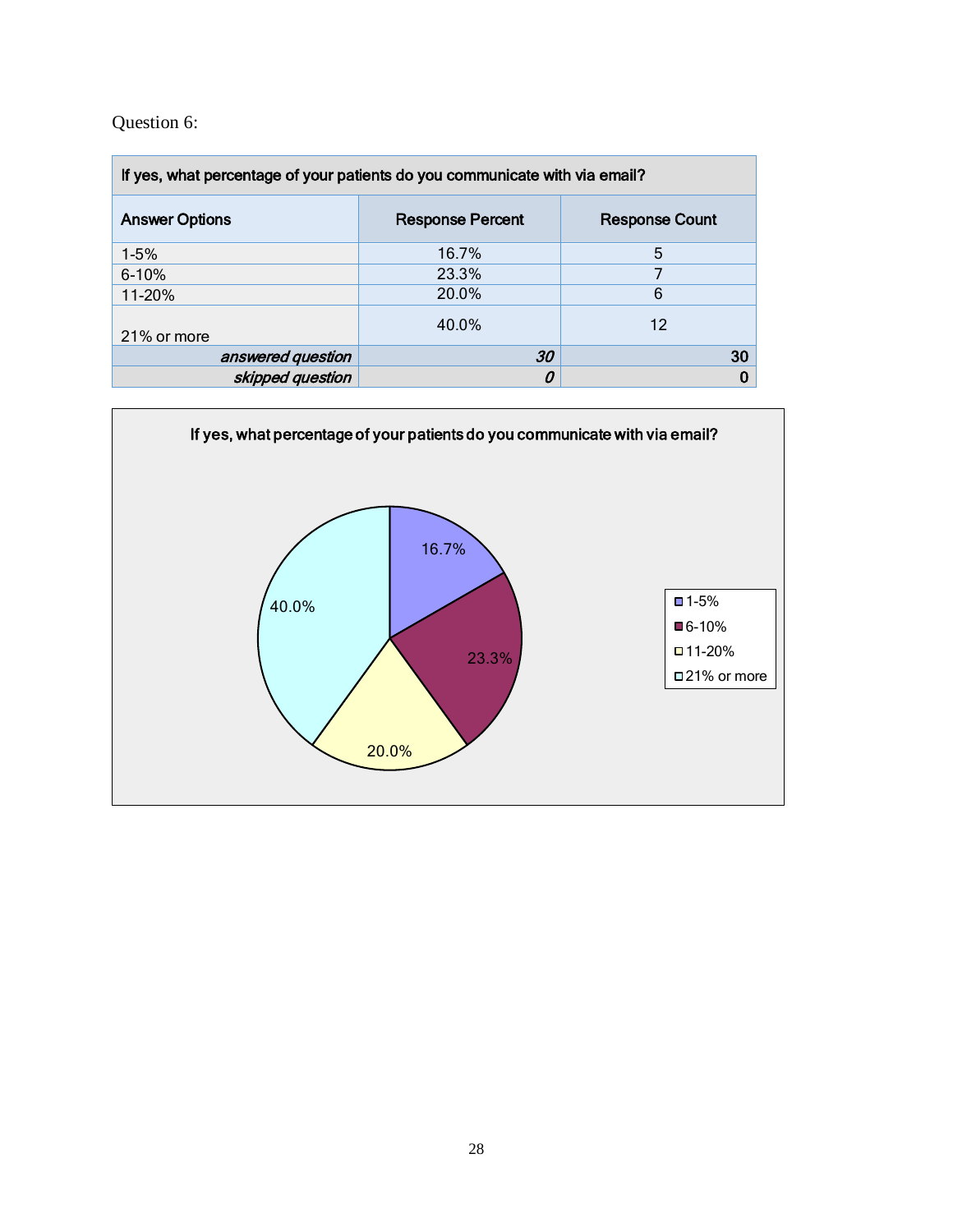### Question 7:

| How much of your time do you estimate is spent answering emails each day? |                         |                       |                       |
|---------------------------------------------------------------------------|-------------------------|-----------------------|-----------------------|
| <b>Answer Options</b>                                                     | <b>Response Average</b> | <b>Response Total</b> | <b>Response Count</b> |
| <b>Hours</b>                                                              | .87                     | 26                    | 30                    |
| <b>Minutes</b>                                                            | 21 77                   | 653                   | 30                    |
|                                                                           | answered question       | 30                    | 30                    |
|                                                                           | skipped question        | 0                     |                       |

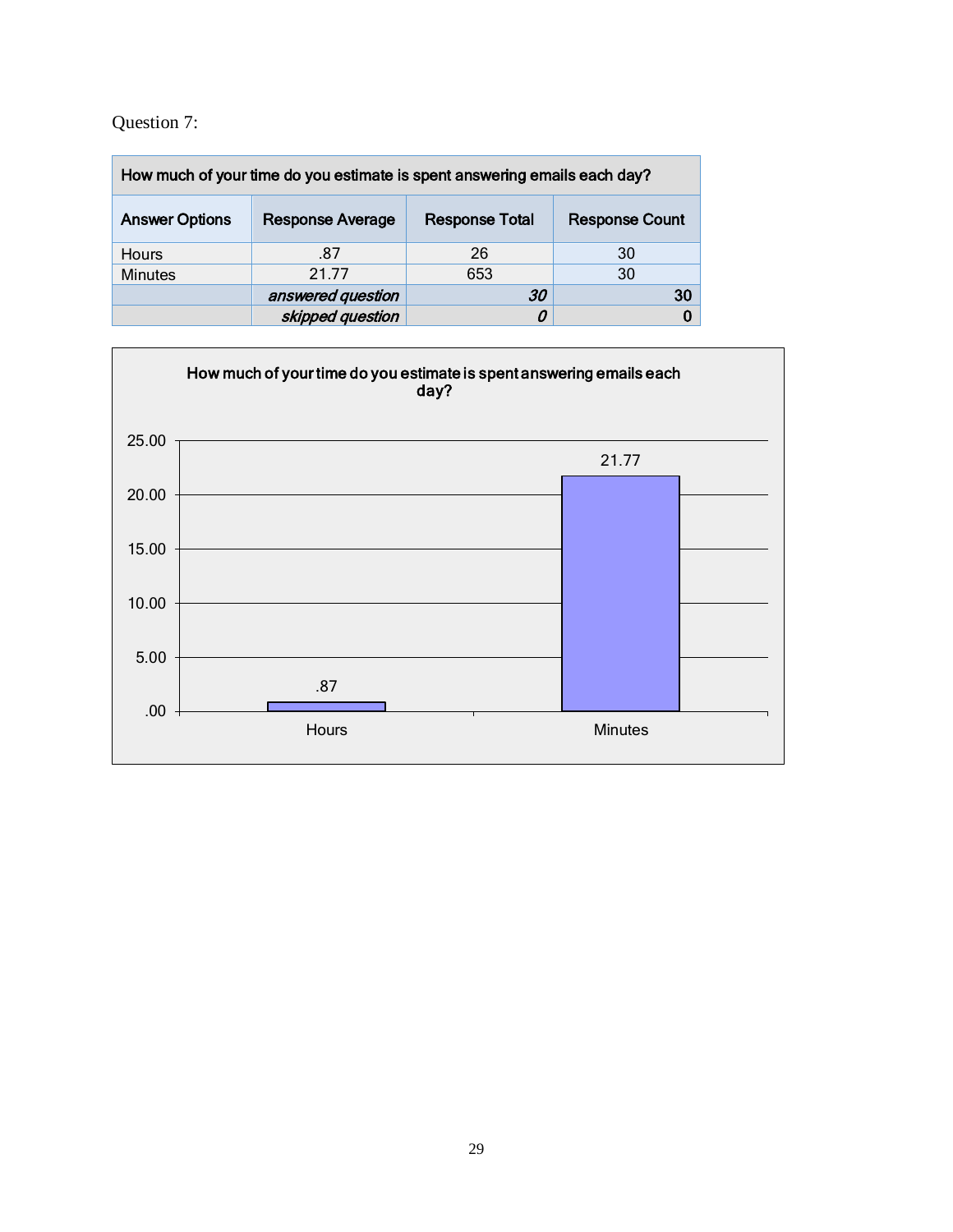# Question 8:

| Do you find that responding to emails cuts down on time spent with patient<br>phone calls? |       |    |  |
|--------------------------------------------------------------------------------------------|-------|----|--|
| <b>Answer Options</b><br><b>Response Percent</b><br><b>Response Count</b>                  |       |    |  |
| Yes                                                                                        | 63.3% | 19 |  |
| No                                                                                         | 20.0% | 6  |  |
| I can't tell a difference                                                                  | 16.7% | 5  |  |
| answered question                                                                          | 30    | 30 |  |
| skipped question                                                                           |       |    |  |

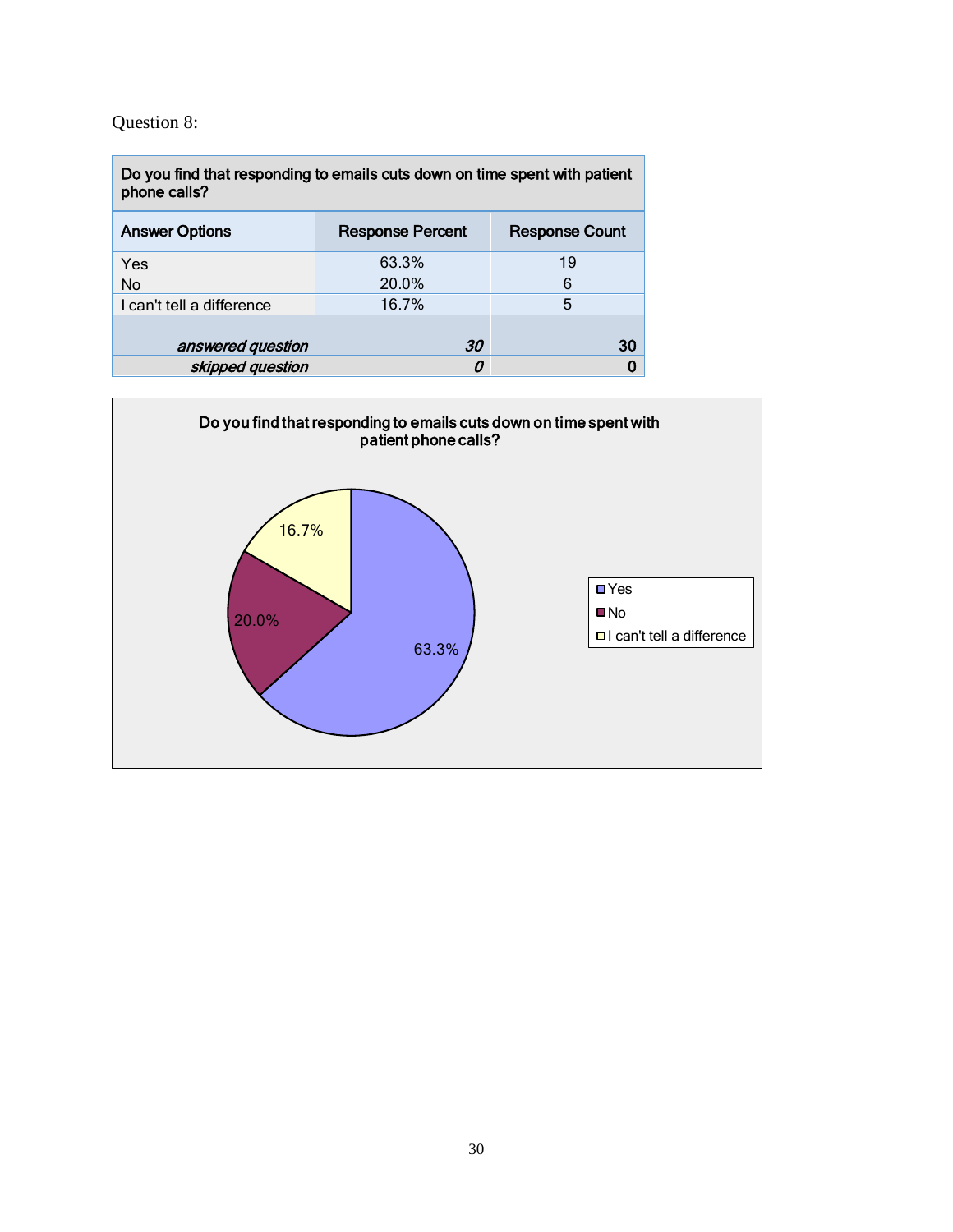### Question 9:

| What are the benefits of using email communication? (Select all that apply) |                         |                       |
|-----------------------------------------------------------------------------|-------------------------|-----------------------|
| <b>Answer Options</b>                                                       | <b>Response Percent</b> | <b>Response Count</b> |
| Increased patient satisfaction                                              | 70.0%                   | 21                    |
| Better control of chronic conditions                                        | 40.0%                   | 12                    |
| Address small problems without<br>bringing patient in for appt              | 66.7%                   | 20                    |
| There are no benefits                                                       | 10.0%                   | 3                     |
| Other (write-in benefits):                                                  | 10.0%                   | 3                     |
| answered question                                                           | 30                      | 30                    |
| skipped question                                                            |                         | 0                     |

| Number   Other (write-in benefits):                                             |
|---------------------------------------------------------------------------------|
| Some abuse email to avoid appointment                                           |
| 2 Schedule appts                                                                |
| 3 They can leave us details like new meds, seeing other docs, and vaccinations. |

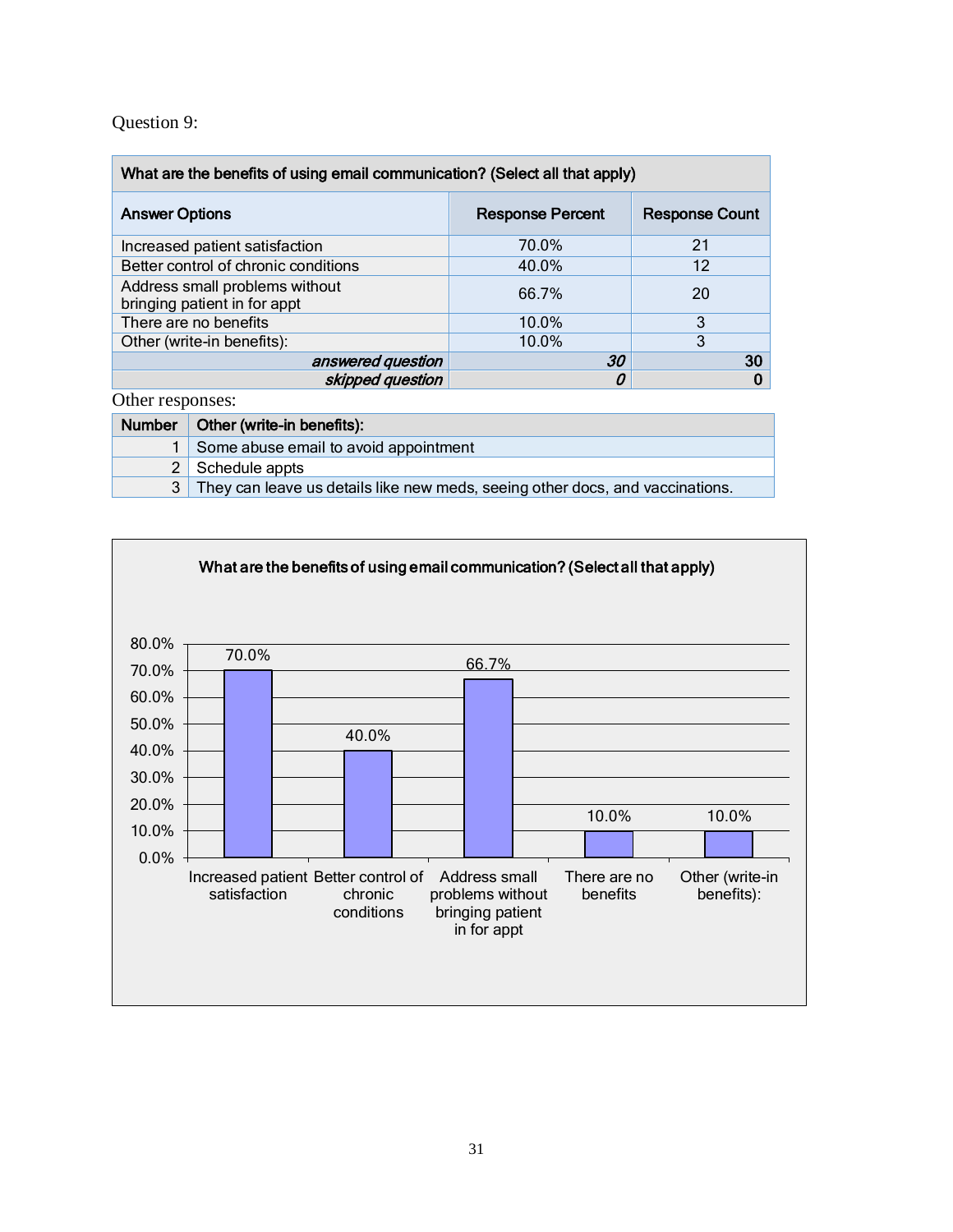### Question 10:

| What are the barriers to using email communication? (Select all that apply) |                         |                       |
|-----------------------------------------------------------------------------|-------------------------|-----------------------|
| <b>Answer Options</b>                                                       | <b>Response Percent</b> | <b>Response Count</b> |
| Unable to charge for time                                                   | 66.7%                   | 20                    |
| Don't have time in schedule to respond                                      | 53.3%                   | 16                    |
| Don't like using the computer                                               | 6.7%                    | 2                     |
| I just don't want to                                                        | 3.3%                    |                       |
| It's hard to get my message across                                          | 20.0%                   | 6                     |
| I see no barriers                                                           | 3.3%                    |                       |
| Other (write-in barriers):                                                  | 36.7%                   | 11                    |
| answered question                                                           | 30                      | 30                    |
| skipped question                                                            | 0                       |                       |

| <b>Number</b> | Other (write-in barriers):                                                                                                                                                                                                                                          |
|---------------|---------------------------------------------------------------------------------------------------------------------------------------------------------------------------------------------------------------------------------------------------------------------|
| 1             | Potential for miscommunication                                                                                                                                                                                                                                      |
| $\mathbf{2}$  | Increase in small, nominal, otherwise tedious complaints, feeling that physician is on-<br>call/available 24 hours/day                                                                                                                                              |
| 3             | Not conducive to communicating with my non-English-speaking patients (about 15% of my<br>population)                                                                                                                                                                |
| 4             | E-mails beget more e-mails!                                                                                                                                                                                                                                         |
| 5             | Multiple emails by same patients daily. Lengthy emails                                                                                                                                                                                                              |
| 6             | Occasional difficulty with understanding on patient's part. Need for repeat messaging<br>back and forth. Patient's intermittently do not check their MyChart messages for results and<br>end up calling, negating the benefits of the system and doubling the work. |
| 7             | Inappropriate use by the patients                                                                                                                                                                                                                                   |
| 8             | Issues with computer reliability and patients often don't read their email so we have to call<br>as well                                                                                                                                                            |
| 9             | Patients may want a long explanation via MyChart for a problem we should have an<br>appointment for.                                                                                                                                                                |
| 10            | Too complex questions to answer via email and patient is allowed too many characters -<br>setting a limit on # of characters would be big advantage                                                                                                                 |
| 11            | My language sometimes worries me that could be taken out of context.                                                                                                                                                                                                |

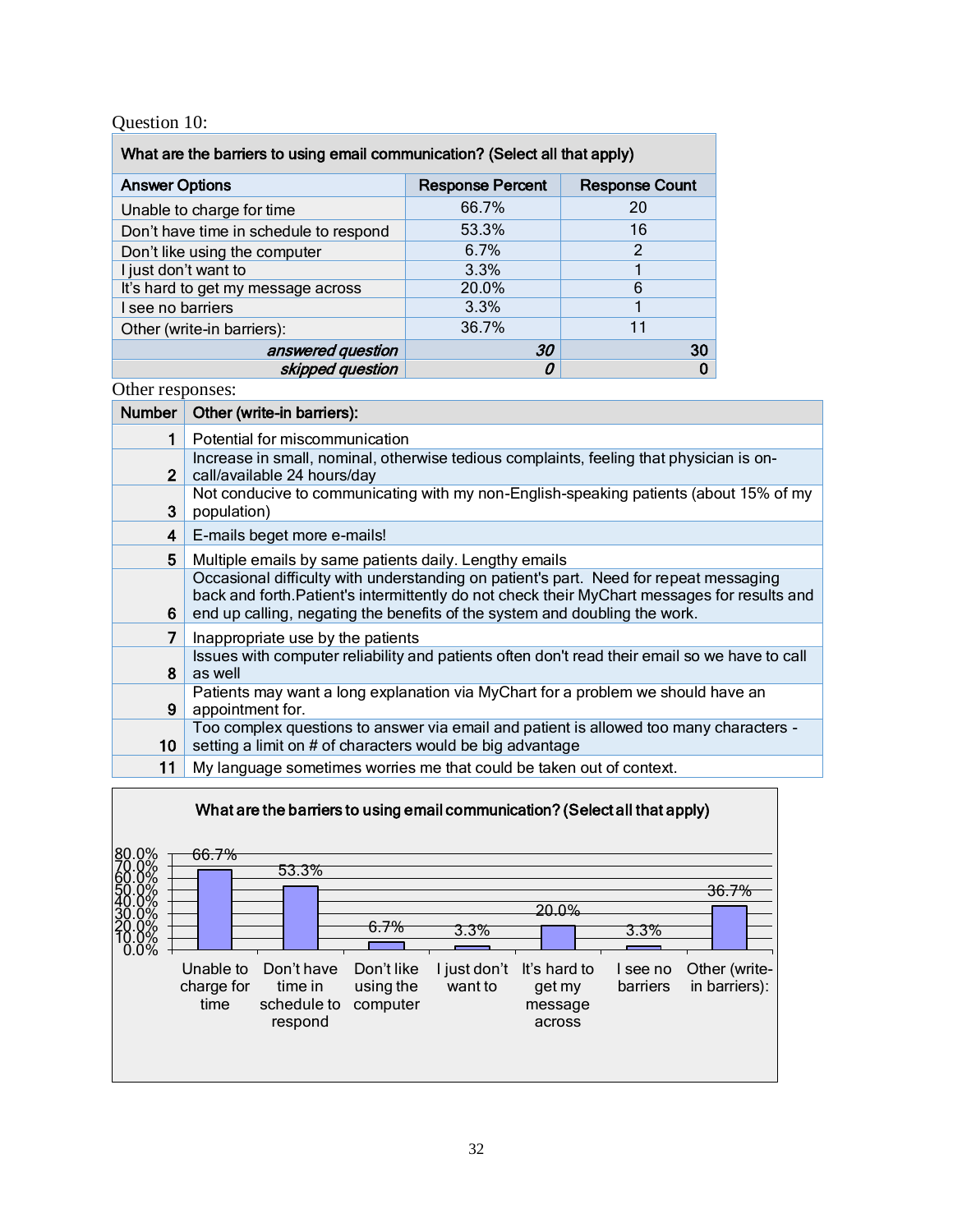### Question 11:

| What could be done to improve email communication? |                         |                       |
|----------------------------------------------------|-------------------------|-----------------------|
| <b>Answer Options</b>                              | <b>Response Percent</b> | <b>Response Count</b> |
| Financial compensation                             | 73.3%                   | 22                    |
| Time allotted in schedule                          | 56.7%                   | 17                    |
| Create an email pool                               | 10.0%                   |                       |
| More efficient computer training                   | 20.0%                   | 6                     |
| Other (please specify)                             | 5                       | 5                     |
| answered question                                  | 30                      | 30                    |
| skipped question                                   | 0                       |                       |

| Number         | Other (please specify)                                                                                                                                      |
|----------------|-------------------------------------------------------------------------------------------------------------------------------------------------------------|
|                | Increase patient awareness that the service exists                                                                                                          |
| $\overline{2}$ | Put in a language feature so it can recognize Spanish                                                                                                       |
| 3              | Combine emails with other patient messages in one streamlined format                                                                                        |
| 4              | Not to be mercenary about it, but, with the time spent at home doing resulting and<br>answering patient messages, there should be some compensation allowed |
| 5              | Limit characters that patient can write                                                                                                                     |

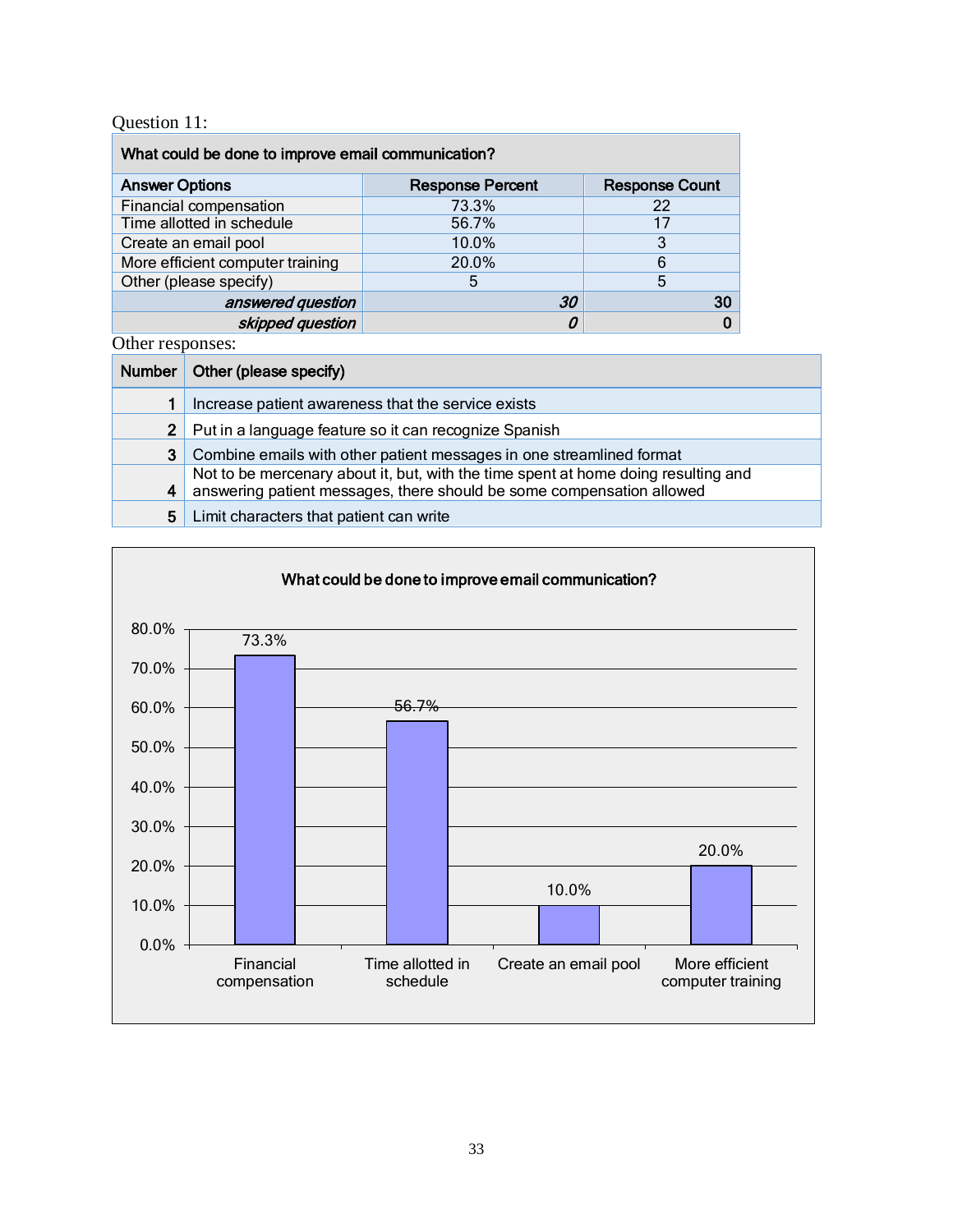### Question 12:

| Do you think email communication can lead to better patient outcomes?     |       |    |
|---------------------------------------------------------------------------|-------|----|
| <b>Answer Options</b><br><b>Response Count</b><br><b>Response Percent</b> |       |    |
| Yes                                                                       | 60.0% | 18 |
| <b>No</b>                                                                 | 13.3% |    |
| I'm not sure                                                              | 26.7% |    |
| answered question                                                         | 30    | 30 |
| skipped question                                                          |       |    |